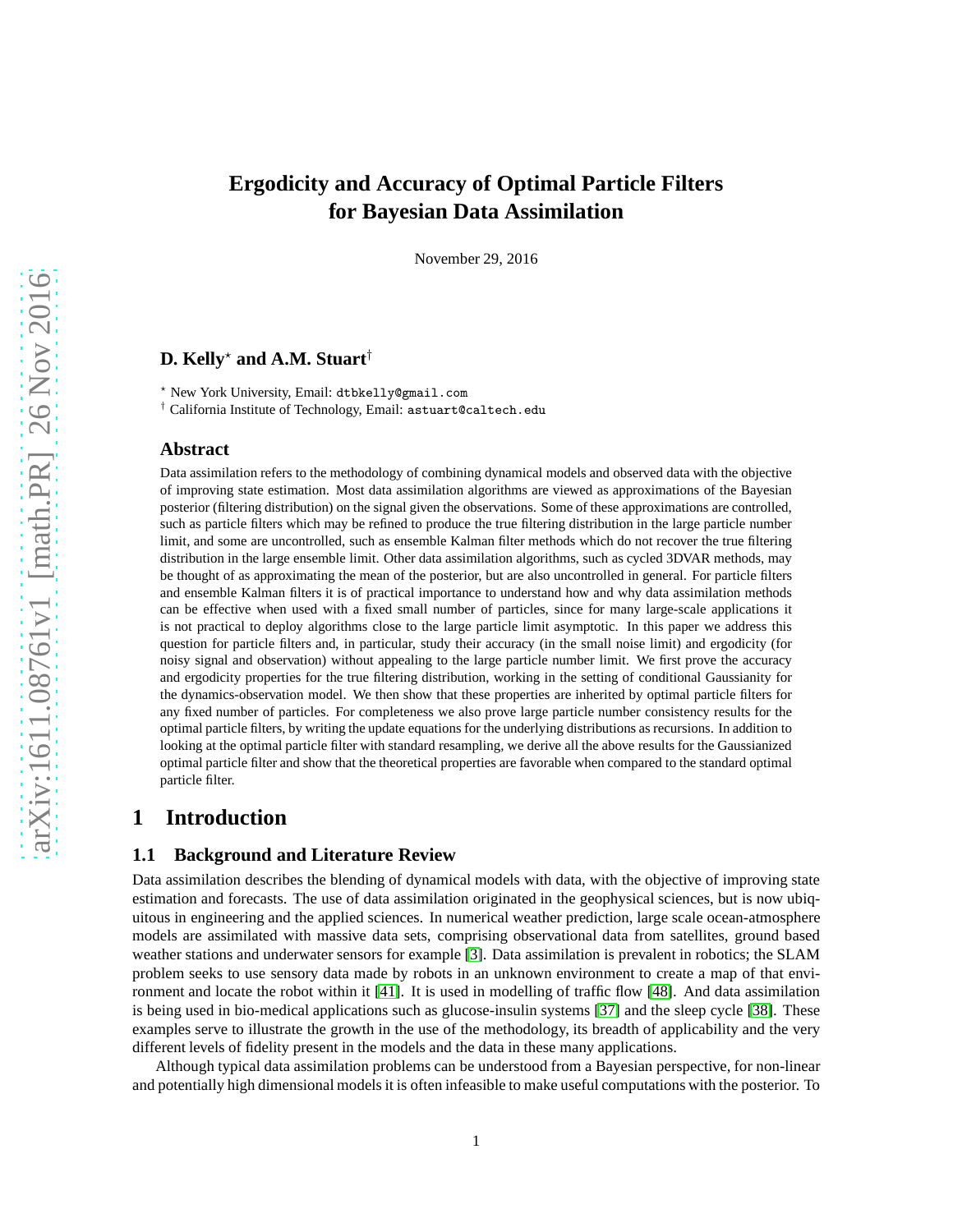circumvent this problem, practitioners have developed assimilation methods that approximate the true posterior, but for which computations are more feasible. In the engineering communities, particle filters have been developed for this purpose, providing empirical approximations of non-Gaussian posteriors [\[11,](#page-24-1) [10\]](#page-24-2). In geoscience communities, methods are typically built on Kalman filtering theory, after making suitable Gaussian approximations [\[25\]](#page-25-2). These include variational methods like 3DVAR and 4DVAR [\[14,](#page-24-3) [28\]](#page-25-3), the extended Kalman filter (ExKF) [\[12\]](#page-24-4) and the ensemble Kalman filter (EnKF) [\[5,](#page-24-5) [13\]](#page-24-6) which relies on a Gaussian ansatz rendering it, in general, invalid as an approximation of the true filtering distribution [\[26\]](#page-25-4).

Despite their enormous success, many of these algorithms remain mysterious from a theoretical perspective. At the heart of the mystery is the fact that data assimilation methods are frequently and successfully implemented in regimes where the approximate filter is not provably valid; it is not known which features of the posterior (the true filtering distribution) are reflected in the approximation and which are not. For example, the ensemble Kalman filter is often implemented with ensemble size several orders of magnitude smaller than needed to reproduce large sample size behaviour, and is applied to problems for which the Gaussian ansatz may not be valid; it nonetheless can still exhibit skillful state estimates, with high correlations between the estimate and true trajectories [\[16,](#page-24-7) [29\]](#page-25-5). Indeed, the success of the methods in this non-asymptotic regime is the crux of their success; the methods would often be computationally intractable at large ensemble sizes.

This lack of theory has motivated recent efforts to better understand the properties of data assimilation methods in the practical, non-asymptotic regimes. The 3DVAR algorithm has been investigated in the context of toy models for numerical weather prediction, including the Lorenz-63 [\[24\]](#page-25-6), Lorenz-96 [\[23\]](#page-25-7) and 2d Navier-Stokes equations [\[22\]](#page-25-8); see also [\[33\]](#page-25-9). These works focus primarily on the question of accuracy - how well does the state estimate track the true underlying signal. Accuracy for the EnKF with fixed ensemble size was first investigated in [\[19\]](#page-24-8). Accuracy for EnKF has been further developed in [\[30\]](#page-25-10) using linear models with random coefficients, but much more realistic (practical) assumptions on observations than [\[19\]](#page-24-8), and moreover focussing on covariance consistency through the Mahalanobis norm. The articles [\[42,](#page-26-2) [43\]](#page-26-3) were the first to investigate the stability of EnKF with fixed ensemble size, by formulating the filter as a Markov chain and applying coupling techniques. This line of research has been continued in [\[8\]](#page-24-9) by framing the EnKF as a McKean-Vlasov system. The limitations of the non-practical regimes have also been investigated; in [\[17\]](#page-24-10) the authors construct simple dissipative dynamical models for which the EnKF is shown to be highly unstable with respect to initial perturbations. This was the first theoretical insight into the frequently observed effect of catastrophic filter divergence [\[15\]](#page-24-11).

For the nonlinear filtering distribution itself, there has been a great deal of research over the last several decades, particularly on the question of stability. Conditional ergodicity for the filtering distribution for general nonlinear hidden Markov models has been investigated in [\[21\]](#page-25-11) and later refined in [\[45\]](#page-26-4). Ergodicity for nonlinear filters has been discussed in [\[20,](#page-25-12) [9,](#page-24-12) [7\]](#page-24-13) and exponential convergence results were first obtained in [\[2,](#page-24-14) [4\]](#page-24-15).

#### **1.2 Our Contributions**

For particle filters, much of the theoretical literature focuses on the question of consistency in the large ensemble limit, that is, does the empirical approximation converge to the true posterior as the number of particles in the ensemble N approaches infinity. In many high dimensional applications, particle filters are implemented in the non-asymptotic regime, notably in robotics [\[41\]](#page-26-0) and ocean-atmosphere forecasting [\[46\]](#page-26-5). In geosciences, new filtering algorithms have been proposed to beat the curse of dimensionality and are implemented with ensemble sizes many orders of magnitude smaller than the state dimension [\[47\]](#page-26-6). In this article, we continue the trend of analyzing algorithms in practical regimes by focusing on the success of particle filters for fixed ensemble sizes. In this regime, we ask the question of whether particle filters inherit important long-time properties from the true posterior distributions. In particular, we address the following questions: if it is known that the true posterior distribution is accurate and conditionally ergodic, can the same be proved of the approximate filter.

We focus our attention on the optimal particle filter (OPF) [\[1,](#page-24-16) [49,](#page-26-7) [27\]](#page-25-13). The OPF is a sequential importance sampling procedure whereby particle updates are proposed using an optimal convex combination of the model prediction and the observational data at the next time step. For details on the OPF, including the justification for calling it optimal, see [\[11\]](#page-24-1). There are two main reasons that we focus our attentions on the OPF. First, the optimal particle filter is known to compare favorably to the standard particle filter, particularly from the perspective of weight degeneracy in high dimensions [\[39,](#page-26-8) [40\]](#page-26-9). Indeed the optimal particle filter can be considered a special case of more complicated filters that have been proposed to beat the curse of dimensionality [\[6,](#page-24-17) [47\]](#page-26-6). Second,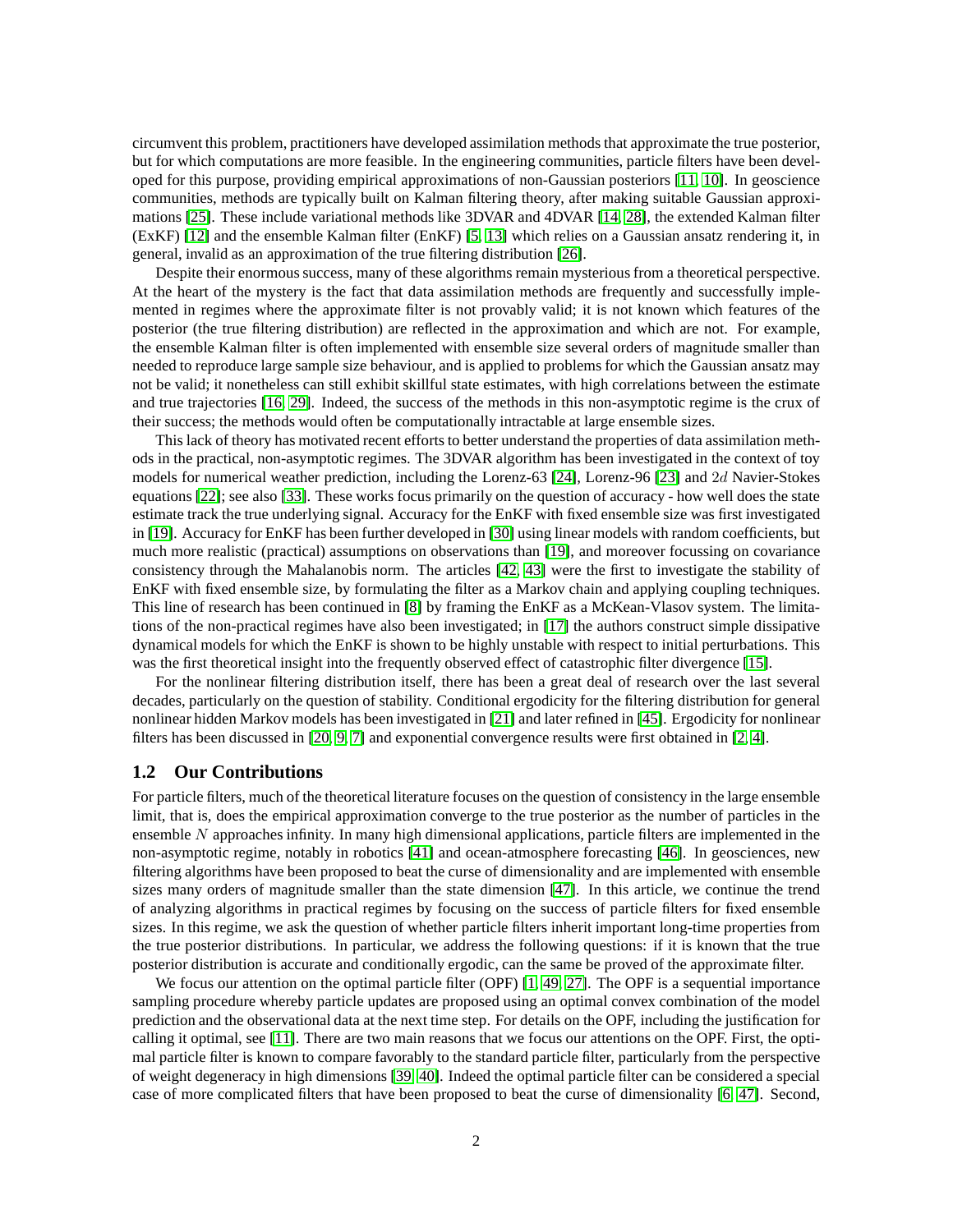under natural assumptions on the dynamics-observation model, the optimal particle filters can be formulated as a random dynamical system, which is very similar to the 3DVAR algorithm. This means that techniques for proving accuracy for the 3DVAR filter in earlier literature [\[35\]](#page-25-14) can be leveraged for the OPF.

Throughout the article, we make the assumption of conditional Gaussianity for the dynamics-observation model. This framework is frequently employed in practice, particularly in geoscience data assimilation problems. Under this assumption, we show that the true posterior, the filtering distribution, satisfies the long-time properties of stability and accuracy. The stability result is a type of conditional ergodicity: two copies of the posterior distribution, initialized at different points but conditioned on the same fixed data, will converge to each other in the long time limit, with exponential rate. The accuracy result states that, if sufficiently many variables are observed, the posterior will concentrate around the true trajectory in the long time limit. Related conditional ergodicity results are obtained under quite general assumptions in [\[44,](#page-26-10) [45\]](#page-26-4). However we believe that the approach we adopt in this article is of considerable value, not only here but also in other potential applications, due to the simplicity of the underlying coupling argument, the formulation through random dynamical systems and the explicit link to 3DVAR type algorithms.

We then show that, under the same model-observation assumptions, the OPF also exhibits the long-time properties of stability and accuracy for any fixed ensemble size. For the conditional ergodicity result, we show that the two copies of the particle ensembles, initialized differently, but updated with the same observational data, will converge to each other in the long term limit, in a distributional sense. Both results use very similar arguments to those employed for the posterior.

In addition, we also establish large ensemble consistency results for the OPF. Here we employ a technique exposed very clearly in [\[34\]](#page-25-15), which finds a recursion that is approximately satisfied by the bootstrap particle filter, and leverages this fact to obtain an estimate on the distance between the true posterior and the empirical approximation. We show that the same idea can be applied to not only the OPF, but a very large class of sequential importance sampling procedures. We would like to comment that large particle consistency results for particle filters should not be considered practical results for high dimensional data assimilation problems, as in practice particle filters are never implemented in this regime. The consistency results are included here as they are practically informative for low dimensional data assimilation problems and moreover as the results are natural consequences of the random dynamical system formulation that has been adopted for accuracy and ergodicity results. For high dimensional data assimilation problems, it may be more practical to look at covariance consistency, as done in [\[30\]](#page-25-10).

In addition to obtaining the results of stability, accuracy and consistency for the OPF, for which we perform resampling at the end of each assimilation cycle, we also prove the corresponding results for the so called *Gaussianized* OPF. The Gaussianized OPF was introduced in [\[18\]](#page-24-18) and differs from the OPF only in the implementation of the resampling. Nevertheless, it was shown numerically in [\[18\]](#page-24-18) that the GOPF compares favorably to the OPF, particularly when applied to high dimensional models. The analysis in this article lends theoretical weight to the advantages of the GOPF over the OPF. In particular we find that the upper bound on the convergence rate for conditional ergodicity for the GOPF has favourable dependence on dimension when compared with the OPF.

#### <span id="page-2-0"></span>**1.3 Structure of Article and Notation**

The remainder of the article is structured as follows. At the end of this section we introduce some notation and terminology that will be useful in the sequel. In Section [2,](#page-3-0) we formulate the Bayesian problem of data assimilation, introduce the model-observation assumptions under which we work, and prove the stability and accuracy results for the true posterior. In Section [3,](#page-7-0) we introduce the bootstrap particle filter, optimal particle filter and Gaussianized optimal particle filter. In Section [4,](#page-10-0) we prove the conditional ergodicity results for the optimal particle filters. In Section [5,](#page-14-0) we prove the accuracy results for the optimal particle filters. Finally, in Section [6,](#page-16-0) we prove the consistency results for the optimal particle filters.

Throughout we let  $\mathcal X$  denote the finite dimensional Euclidean state space and and we let  $\mathcal Y$  denote the finite dimensional Euclidean observation space. We write  $\mathcal{M}(\mathcal{X})$  for the set of probability measures on  $\mathcal{X}$ . We denote the Euclidean norm on X by |  $\cdot$  | and for a symmetric positive definite matrix  $A \in L(\mathcal{X}, \mathcal{X})$ , we define  $|\cdot|_A = |A^{-1/2} \cdot|$ . We define  $S^N : \mathcal{M}(\mathcal{X}) \to \mathcal{M}(\mathcal{X})$  to be the sampling operator  $S^N \mu = \frac{1}{N} \sum_{n=1}^N \delta_{u^{(n)}}$  where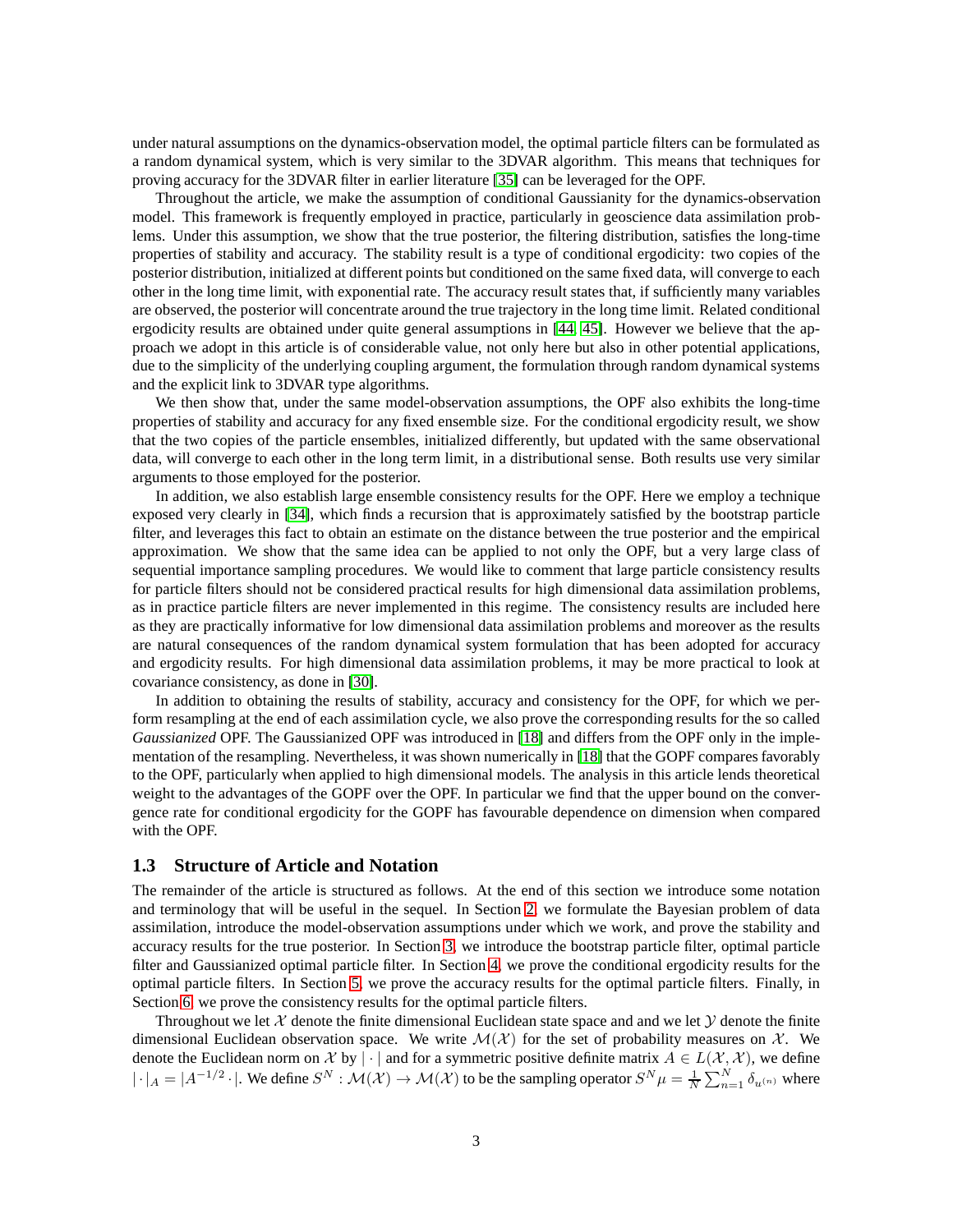<span id="page-3-0"></span> $u^{(n)} \sim \mu$  are i.i.d. random variables.

## **2 Bayesian Data Assimilation**

We describe the set-up which encompasses all the work in this paper, and then study the conditional ergodicity and accuracy of the true filtering distribution.

#### **2.1 Set-Up**

The state model is taken to be a discrete time Markov chain  $\{u_k\}_{k\geq 0}$  taking values in the state space X. We assume that the initial condition  $u_0$  of the chain is distributed according to  $\mu_0$ , where  $\mu_0 \in \mathcal{M}(\mathcal{X})$ . The transition kernel for the Markov chain is given by  $P(u_{k+1}|u_k)$ . For each  $k \geq 1$ , we make an observation of the Markov chain

<span id="page-3-1"></span>
$$
y_{k+1} = h(u_{k+1}) + \eta_{k+1} \t\t(2.1)
$$

where  $h : \mathcal{X} \to \mathcal{Y}$  maps the state space to the observation space, and  $\eta_k \sim N(0, \Gamma)$  are centred i.i.d. random variables representing observational noise. We denote by  $Y_k = (y_1, \ldots, y_k)$  the accumulated observational data up to time k. We are interested in studying and approximating the filtering distribution  $\mu_k(\cdot) = \mathbb{P}(u_k \in \cdot | Y_k)$ for all  $k \geq 1$ . We will denote the density of  $\mu_k$  by  $P(u_k|Y_k)$ .

The focus of this article is analysis of variants of the optimal particle filter, and in this setting we will always require the following assumptions on the dynamics-observation model:

<span id="page-3-2"></span>**Assumption 2.1.** The dynamics-observation model is given by

$$
u_{k+1} = \psi(u_k) + \xi_k, \tag{2.2a}
$$

$$
y_{k+1} = H u_{k+1} + \eta_{k+1},\tag{2.2b}
$$

where  $u_0 \sim \mu_0, \xi_k \sim N(0, \sigma^2 \Sigma_0)$  i.i.d. and where  $\eta_k \sim N(0, \gamma^2 \Gamma_0)$  i.i.d. and  $\sigma, \gamma \neq 0$ . We require that  $\Sigma_0$ and  $\Gamma_0$  are strictly positive-definite, and that the function  $\psi(\cdot)$  is bounded.

In order to facilitate comparison with the standard bootstrap filter, for which the theory we describe is sometimes derived under different conditions, we retain the general setting of a dynamics given by a general Markov chain with observations [\(2.1\)](#page-3-1).

For most of the results in this article, we will be interested in properties of conditional distributions  $P(u_k|Y_k)$ when the observational data  $Y_k$  is generated by a fixed realization of the model. For this reason, we introduce the following notation to emphasize that we are considering a fixed realization of the data, generated by a fixed trajectory of the underlying dynamical system.

<span id="page-3-3"></span>**Assumption 2.2.** Fix  $u_0^{\dagger} \in \mathcal{X}$  and positive semi-definite matrices  $\Sigma_*$  and  $\Gamma_*$  on  $\mathcal{X}$  and  $\mathcal{Y}$  respectively. Let  ${u_k^{\dagger}}$  be a realization of the dynamics satisfying

$$
u_{k+1}^{\dagger} = \psi(u_k^{\dagger}) + r\gamma \xi_k^{\dagger}
$$

where  $u_0^{\dagger} \in \mathcal{X}$  is fixed and  $\xi_k^{\dagger} \sim N(0, \Sigma_*)$  i.i.d. and similarly define  $\{y_k^{\dagger}\}$  by

$$
y_{k+1}^{\dagger} = H u_{k+1}^{\dagger} + \gamma \eta_{k+1}^{\dagger} \tag{2.3}
$$

where  $\eta_{k+1}^{\dagger} \sim N(0,\Gamma_*)$  i.i.d. We will refer to  $\{u_k^{\dagger}\}_{k\geq 0}$  as the *true signal* and  $\{y_k^{\dagger}\}_{k\geq 1}$  as the given *fixed data*. As above, we use the shorthand  $Y_k^{\dagger} = \{y_i^{\dagger}\}_{i=1}^k$ .

Note that this data is not necessarily generated from the same statistical model used to define the filtering distribution since  $\Sigma_*$  and  $\Gamma_*$  may differ from  $\Sigma$  and  $\Gamma$ , and the initial condition is fixed. Note also that we have set  $\sigma = r\gamma$  and that, when studying accuracy, we will consider families of data sets and truths parameterized by  $\gamma \to 0$ ; in this setting it is natural to think of r and the noise sequences  $\{\xi_k^{\dagger}\}_{k\geq 0}$  and  $\{\eta_k^{\dagger}\}_{k\geq 0}$  as fixed, whilst the truth and data sequences will depend on the value of  $\gamma$ .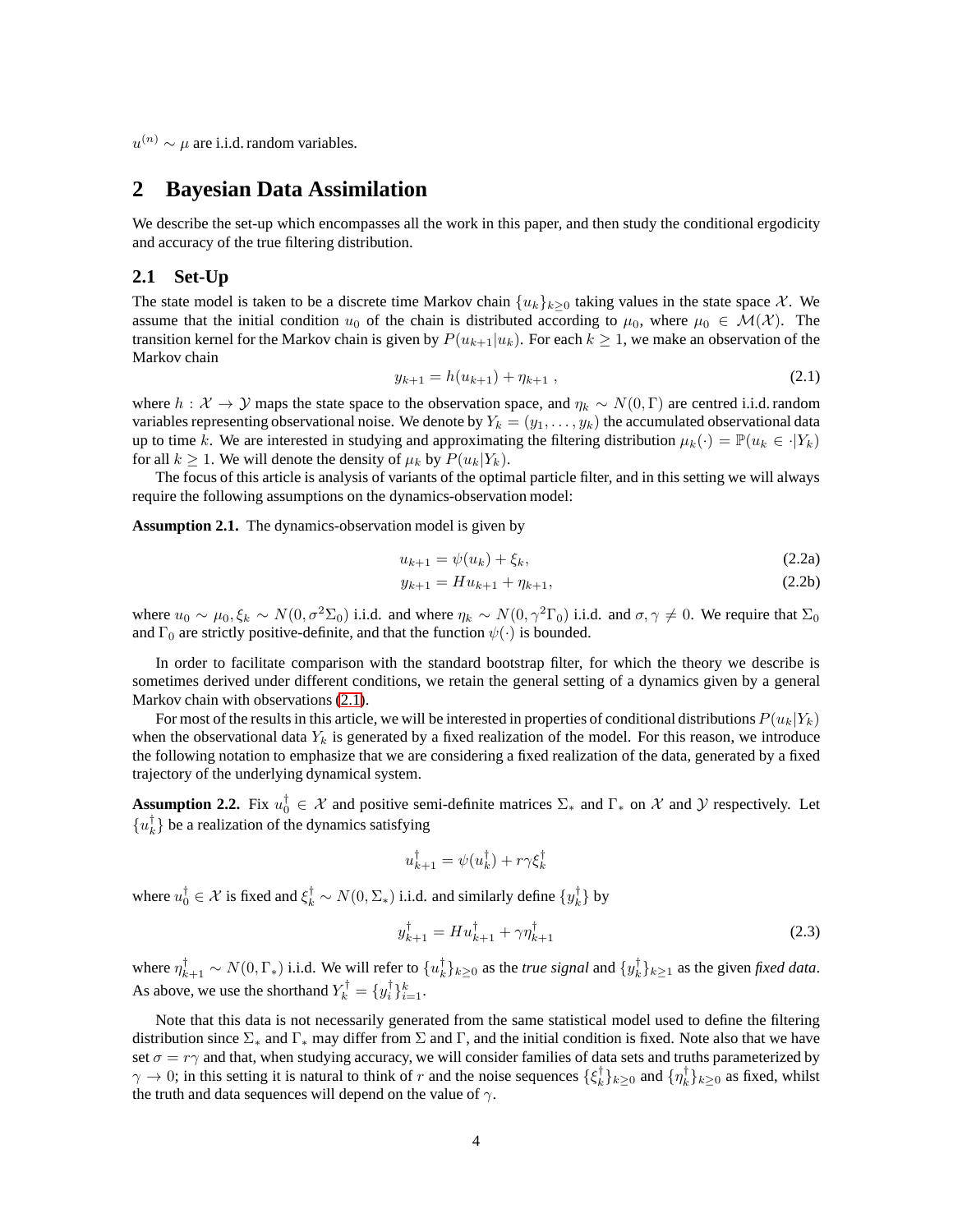Assumption [2.1](#page-3-2) renders the conditional distribution  $P(u_k|Y_k)$  tractable as it has a conditionally Gaussian structure described by the inhomogeneous Markov process with transition kernel

$$
p_{k+1}(u_k, du_{k+1}) \propto \exp\left(-\frac{1}{2}|y_{k+1} - Hu_{k+1}|_{\Gamma}^2 - \frac{1}{2}|u_{k+1} - \psi(u_k)|_{\Sigma}^2\right) du_{k+1}
$$
(2.4)

and initialized at the measure  $\mu_0$ . A simple completion of the square yields an alternative representation for the transition kernel, namely

$$
p_{k+1}(u_k, du_{k+1}) \propto \exp\left(-\frac{1}{2}|y_{k+1} - H\psi(u_k)|_S^2 - \frac{1}{2}|u_{k+1} - m_{k+1}|_C^2\right) du_{k+1},\tag{2.5}
$$

where

<span id="page-4-3"></span>
$$
C^{-1} = \Sigma^{-1} + H^* \Gamma^{-1} H \quad , \quad S = H \Sigma H^* + \Gamma
$$
  
\n
$$
m_{k+1} = C \left( \Sigma^{-1} \psi(u_k) + H^* \Gamma^{-1} y_{k+1} \right) .
$$
\n(2.6)

The conditional mean  $m_{k+1}$  is often given in *Kalman filter* form

$$
m_{k+1} = (I - KH)\psi(u_k) + Ky_{k+1} \,, \tag{2.7}
$$

where K is the *Kalman gain* matrix

<span id="page-4-4"></span><span id="page-4-2"></span><span id="page-4-1"></span><span id="page-4-0"></span>
$$
K = \Sigma H^* S^{-1}.
$$
\n<sup>(2.8)</sup>

The expression [\(2.4\)](#page-4-0) is an application of Bayes' formula in the form

$$
p_{k+1}(u_k, du_{k+1}) \propto P(y_{k+1}|u_{k+1})P(u_{k+1}|u_k)du_{k+1}
$$

whilst [\(2.5\)](#page-4-1) follows from a second application of Bayes' formula to derive the identity

$$
P(y_{k+1}|u_{k+1})P(u_{k+1}|u_k)du_{k+1} = P(y_{k+1}|u_k)P(u_{k+1}|u_k, y_{k+1})du_{k+1}.
$$

We note that

<span id="page-4-5"></span>
$$
P(y_{k+1}|u_k) = Z_S^{-1} \exp\left(-\frac{1}{2}|y_{k+1} - H\psi(u_k)|_S^2\right)
$$
  

$$
P(u_{k+1}|u_k, y_{k+1}) = Z_C^{-1} \exp\left(-\frac{1}{2}|u_{k+1} - m_{k+1}|_C^2\right).
$$
 (2.9)

These formulae are prevalent in the data assimilation literature; in particular [\(2.7\)](#page-4-2) describes the evolution of the mean state estimate in the cycled 3DVAR algorithm, setting  $u_{k+1} = m_{k+1}$  [\[25\]](#page-25-2). We will make use of the formulae in section [3](#page-7-0) when describing optimal particle filters as random dynamical systems.

We now state two theorems concerning the ergodicity of the filtering distribution itself. The first shows that, when initialized at two different points, the filtering distributions converge towards one another at a geometric rate. The second shows that, on average over all instances of randomness in the signal process and the observations process, the mean under the filtering distribution is, asymptotically for large k,  $\mathcal{O}(\gamma)$  from the truth. We state and prove these two results in this section. The remainder of the paper is devoted to establishing analogous results for various particle filters.

#### **2.2 Conditional Ergodicity**

The ergodicity result uses a metric on probability measures to quantify convergence of differently initialized posteriors in the long time limit. To this end, we define the total variation metric on  $\mathcal{M}(\mathcal{X})$  by

$$
d_{TV}(\mu, \nu) = \frac{1}{2} \sup_{|h| \le 1} |\mu(h) - \nu(h)|
$$

where the supremum is taken over all bounded functions  $h : \mathcal{X} \to \mathbb{R}$  with  $|h| \leq 1$ , and where we define  $\mu(h) := \int_{\mathcal{X}} \tilde{h}(x) \mu(dx)$  for any probability measure  $\mu \in \mathcal{M}(\mathcal{X})$  and any real-valued test function h bounded by 1 on  $\mathcal{X}$ .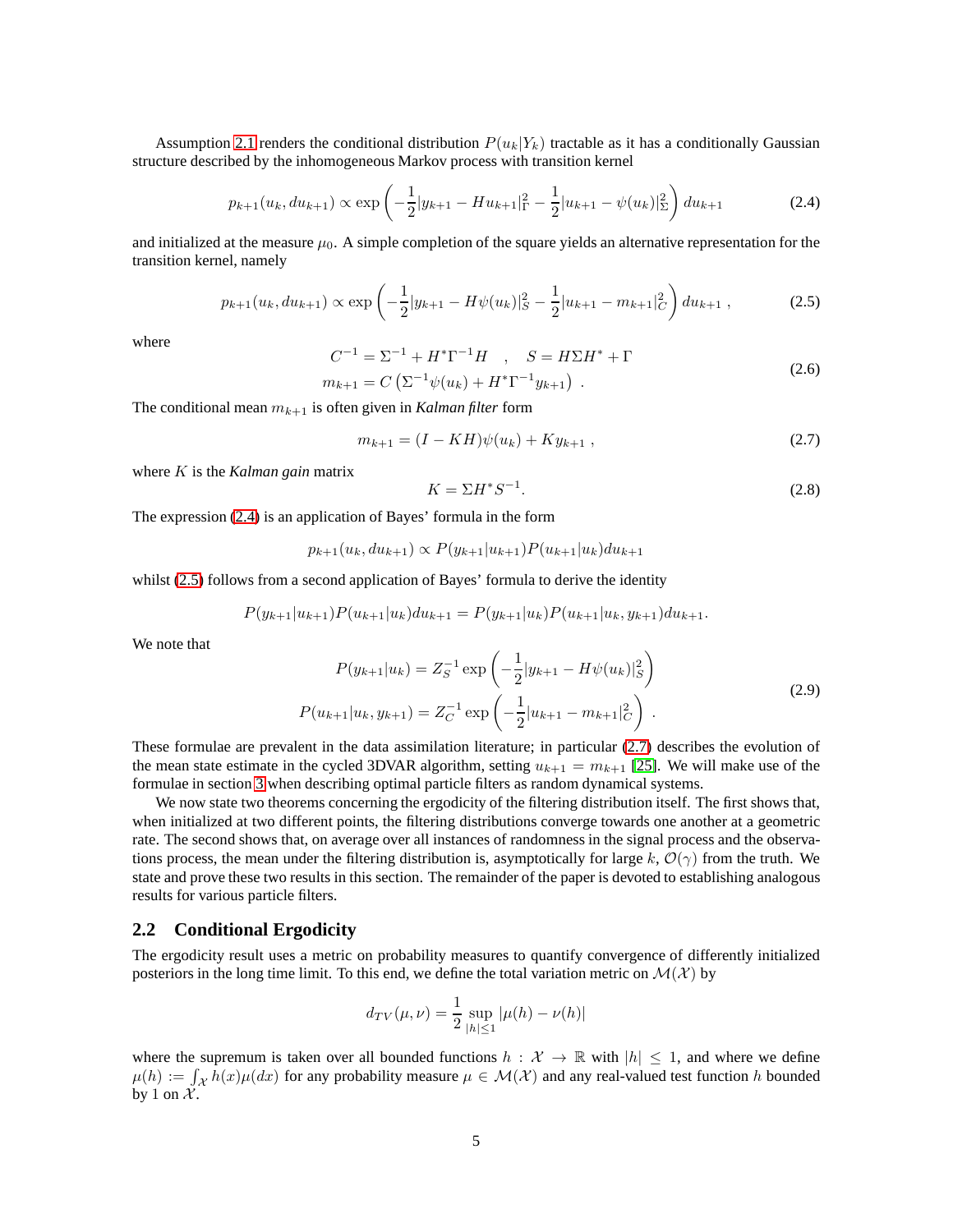<span id="page-5-3"></span>**Theorem 2.3.** *Consider the filtering distributions*  $\mu_k, \mu'_k$ *, defined by Assumption [2.1,](#page-3-2) and initialized at two* different Dirac masses  $\mu_0=\delta_{z_0}$  and  $\mu_0=\delta_{z'_0}$  respectively. Assume moreover that the data appearing in each filtering distribution is the same, and given by  $\{y_k^{\dagger}\}_{k\geq 1}$  defined in Assumption [2.2.](#page-3-3) Then there exists  $\mathfrak{z} \in (0,1)$ such that, almost surely with respect to the randomness generating the data  $\{y_k^{\dagger}\}_{k\geq 1}$ ,

<span id="page-5-1"></span>
$$
\lim_{k \to \infty} \left( d_{\text{TV}}\left( \mu_k, \mu'_k \right) \right)^{1/k} = \mathfrak{z} \ . \tag{2.10}
$$

*Proof.* The proof uses a standard coupling procedure, as can be found for instance in [\[32\]](#page-25-16); we follow the exposition of the methodology in [\[31\]](#page-25-17). We divide the proof into three steps; Step A is where we recast the problem as a coupling problem, Step B is where we obtain a minorization condition and Step C is where we apply the law of large numbers to obtain a rate. Subsequent proofs will use the same structure and it will be useful to refer to specific steps in the proof later on.

*Step A*: We first introduce two Markov chains  $z_k$ ,  $z'_k$  whose laws are given by  $\mu_k$ ,  $\mu'_k$  respectively. To this end, define  $z_k$  to be the inhomogeneous Markov chain, with initialization  $z_0$  co-inciding with the center of the Dirac mass defined above, and with inhomogeneous transition kernel  $p_k$  defined by [\(2.4\)](#page-4-0). If we define recursively the kernels  $p^k(z, \cdot)$  by

$$
p^{k+1}(z, \cdot) = \int_{\mathcal{X}} p_{k+1}(v, \cdot) p^k(z, dv)
$$
 (2.11)

with  $p^0(z, \cdot) = \delta_z(\cdot)$ , then it is easy to see that  $\mu_k = p^k(z_0, \cdot)$  and  $\mu'_k = p^k(z'_0, \cdot)$  for all  $k \ge 0$ . Since  $p^k(z, \cdot)$ is the law of  $z_k$ , we see that  $z_k$  is indeed the required Markov chain, and similarly for  $z'_k$ .

The main step is to prove a minorization condition for the transition kernel  $p_{k+1}$ . That is, we seek a measure  $\mathbb{Q} \in \mathcal{M}(\mathcal{X})$  and a sequence of constants  $\epsilon_k > 0$  satisfying

<span id="page-5-4"></span><span id="page-5-2"></span>
$$
p_{k+1}(u, A) \ge \epsilon_k \mathbb{Q}(A) \tag{2.12}
$$

for all  $u \in \mathcal{X}$  and all measurable sets  $A \subset \mathcal{X}$ . Given a minorization condition, we obtain the result via the following coupling argument. The minorization condition allows us to define a new Markov kernel

$$
\widetilde{p}_{k+1}(x,A) = (1 - \epsilon_k)^{-1} (p_{k+1}(x,A) - \epsilon_k \mathbb{Q}(A)).
$$

We then define a Markov chain  $\tilde{z}_k$  by  $\tilde{z}_0 = z_0$  and

<span id="page-5-0"></span>
$$
\tilde{z}_{k+1} \sim \tilde{p}_{k+1}(\tilde{z}_k, \cdot) \quad w.p. \left(1 - \epsilon_k\right) \tag{2.13a}
$$

$$
\tilde{z}_{k+1} \sim \mathbb{Q}(\cdot) \quad w.p. \epsilon_k. \tag{2.13b}
$$

and similarly for  $\tilde{z}'_k$ . By evaluating  $\mathbb{E}\varphi(\tilde{z}_k)$  for a suitable class of test functions  $\varphi$ , it is easy to verify that the Markov chain  $\tilde{z}_k$  is equivalent in law to  $z_k$ .

We derive the minorization condition which allows this coupling below, in Step B. Here in Step A we couple the two Markov chains  $\tilde{z}_k$ ,  $\tilde{z}'_k$  in such a way that  $\tilde{z}_k = \tilde{z}'_k$  for all  $k \geq \tau$ , where  $\tau$  is the first coupling time, that is, the smallest n such that  $\tilde{z}_n = \tilde{z}'_n$ . Importantly the two chains  $\tilde{z}_k, \tilde{z}'_k$  share the same random variables and live on the same probability space; in particular, once a draw from  $\mathbb{Q}(\cdot)$  is made, the chains can be coupled and remain identical thereafter. Let  $A_k$  be the event that, in [\(2.13\)](#page-5-0), the first (state dependent) Markov kernel is picked at times  $j = 0, \dots, k - 1$ . Then since  $p^k(z_0, \cdot) = \mu_k$  is the law of  $\tilde{z}_k$ , and similarly for  $\tilde{z}'_k$ , we have that

$$
d_{\text{TV}}\left(p^k(z_0, \cdot), p^k(z'_0, \cdot)\right) = \frac{1}{2} \sup_{|f|_{\infty} \le 1} \left| \mathbb{E}\left(f(\tilde{z}_k) - f(\tilde{z}'_k)\right) \right|
$$
  

$$
= \frac{1}{2} \sup_{|f|_{\infty} \le 1} \left| \mathbb{E}\left(\left(f(\tilde{z}_k) - f(\tilde{z}'_k)\right) \mathbb{I}_{A_k} + \left(f(\tilde{z}_k) - f(\tilde{z}'_k)\right) \mathbb{I}_{A_k^c}\right) \right|.
$$

Note that for this coupling the second term vanishes, as in the event  $A_k^c$ , the two chains will have coupled for  $\tau < k$ . It follows that

$$
d_{\text{TV}}(p^k(z_0, \cdot), p^k(z'_0, \cdot)) \leq \mathbb{E}(\mathbb{I}_{A_k}) = \mathbb{P}(A_k) = \Pi_{j=1}^k (1 - \epsilon_j).
$$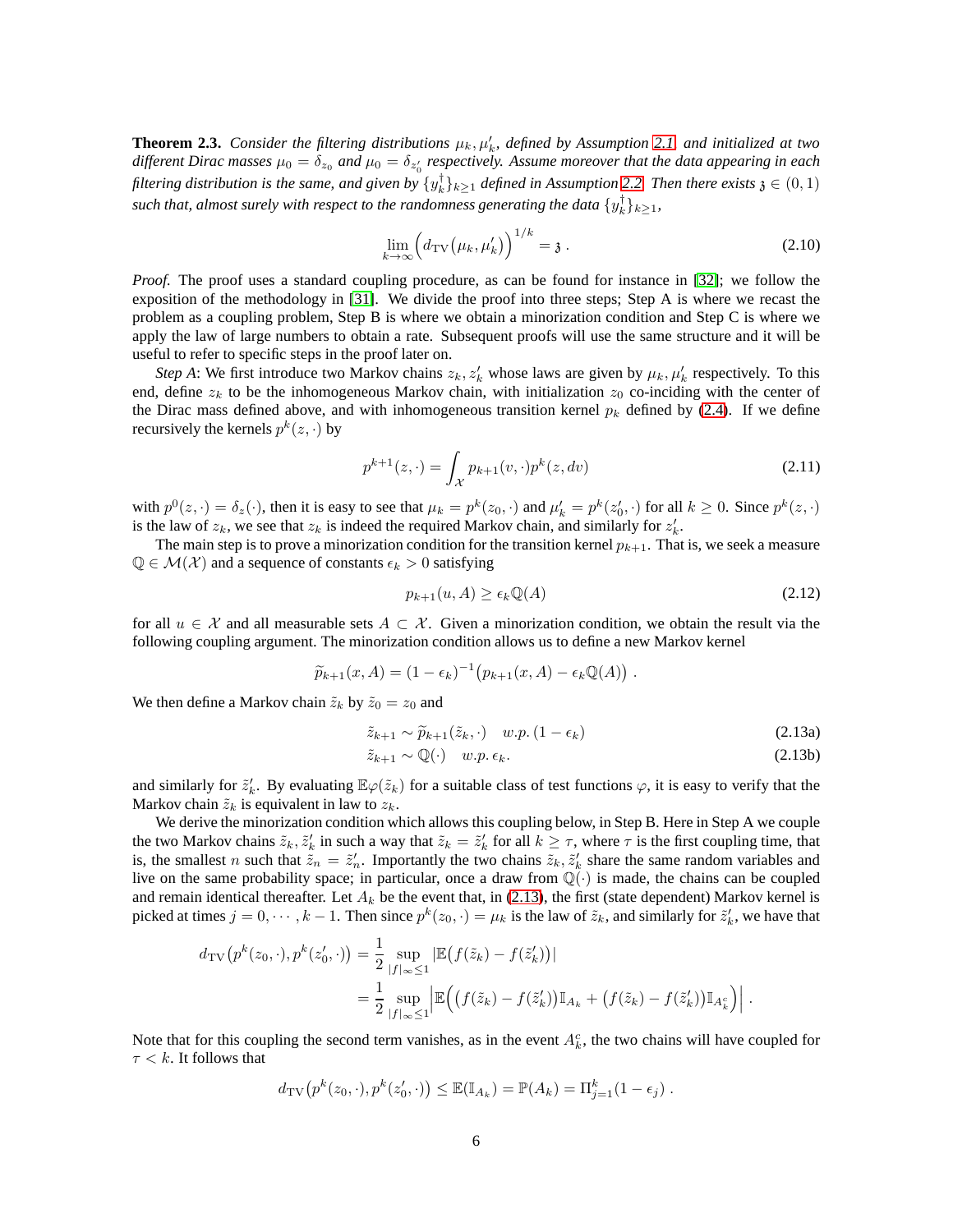To obtain the result [\(2.10\)](#page-5-1), we need to understand the limiting behaviour of the constants  $\epsilon_j$  appearing in the minorization condition [\(2.12\)](#page-5-2). Hence we turn our attention toward obtaining the minorization condition.

*Step B*: If we recall [\(2.4\)](#page-4-0) and let  $\rho_{k,0}^{\dagger} = \sigma H \xi_k^{\dagger} + \gamma \eta_k^{\dagger}$ , then we obtain, via  $Z \le 1$ , the identity

$$
p_{k+1}(u, dv) \ge \exp\left(-\frac{1}{2}|H\psi(u_k^{\dagger}) + \rho_{k,0}^{\dagger} - Hv|_{\Gamma}^2 - \frac{1}{2}|v - \psi(u)|_{\Sigma}^2\right)dv\tag{2.14}
$$

$$
\geq \exp\left(-2|H\psi(u_k^{\dagger})|_{\Gamma}^2 - |\psi(u)|_{\Sigma}^2 - 2|\rho_{k,0}^{\dagger}|_{\Gamma}^2 - |Hv|_{\Gamma}^2 - |v|_{\Sigma}^2\right)dv\tag{2.15}
$$

$$
\geq \exp\left(-\lambda^2 - 2|\rho_{k,0}^{\dagger}|_{\Gamma}^2\right) \exp\left(-\frac{1}{2}|v|_{D}^2\right) dv \tag{2.16}
$$

.

(2.17)

where

$$
\lambda^{2} = \sup_{u,v} \left( 2|H\psi(v)|_{\Gamma}^{2} + |\psi(u)|_{\Sigma}^{2} \right)
$$

and

$$
\frac{1}{2}D^{-1} = \Sigma^{-1} + H^* \Gamma^{-1} H.
$$

Thus we have a minorization condition of the form

$$
p_{k+1}(u, A) \ge \epsilon_k \mathbb{Q}(A)
$$

where  $\mathbb{Q}(\cdot)$  is the Gaussian  $N(0, D)$  and  $\epsilon_k = \exp(-\lambda^2 - 2|\rho_{k, 0}^{\dagger}|_1^2)$ . *Step C*: By the argument above, it follows that

$$
d_{\mathrm{TV}}\big(p^k(z_0,\cdot),p^k(z'_0,\cdot)\big)^{1/k}\leq\mathfrak{z}_k
$$

where  $\mathfrak{z}_k = (\Pi_{j=1}^k (1 - \epsilon_j))^{1/k}$ . Since the  $\epsilon_k$  are i.i.d. and integrable, by the law of large numbers, almost surely with respect to the randomness generating the true signal and the data, we have

$$
\ln \mathfrak{z}_k = \frac{1}{k} \sum_{j=1}^k \ln(1 - \epsilon_j) \to \mathbb{E} \ln(1 - \epsilon_1) = -\mathbb{E} \sum_{n=1}^\infty \frac{1}{n} \epsilon_1^n
$$

But  $\epsilon_1 = c \exp(-2|\rho_{1,0}^{\dagger}|^2)$  for some  $c \in (0,1]$ . Since  $\rho_{1,0}^{\dagger}$  is Gaussian it follows that the  $n^{th}$  moment of  $\epsilon_1$ scales like  $n^{-\frac{1}{2}}$  so that the limit of  $\ln \mathfrak{z}_k$  is negative and finite; the result follows. 口

#### **2.3 Accuracy**

We now discuss accuracy of the posterior filtering distribution in the small noise limit  $\gamma \ll 1$ .

<span id="page-6-0"></span>**Assumption 2.4.** Let  $r = \sigma/\gamma$  and assume that there is  $r_c > 0$  such that, for all  $r \in [0, r_c)$ , the function  $(I - KH)\psi(\cdot)$ , with K defined through [\(2.6\)](#page-4-3) and [\(2.8\)](#page-4-4), is globally Lipschitz on X with respect to the norm  $\|\cdot\|$ and with constant  $\alpha = \alpha(r) < 1$ .

**Theorem 2.5.** *Suppose Assumption* [2.4](#page-6-0) *holds for some*  $r_c > 0$ *. Then for all*  $r \in [0, r_c)$  *we have* 

$$
\limsup_{k \to \infty} \mathbb{E} \|u_k - \mathbb{E}^{\mu_k} u_k\|^2 \leq c\gamma^2 ,
$$

where  $\mathbb{E}^{\mu_k}$  denotes expectation over the posterior  $\mu_k$  defined through Assumption [2.1](#page-3-2) and  $\mathbb E$  denotes expectation *over the dynamical model and the observational data.*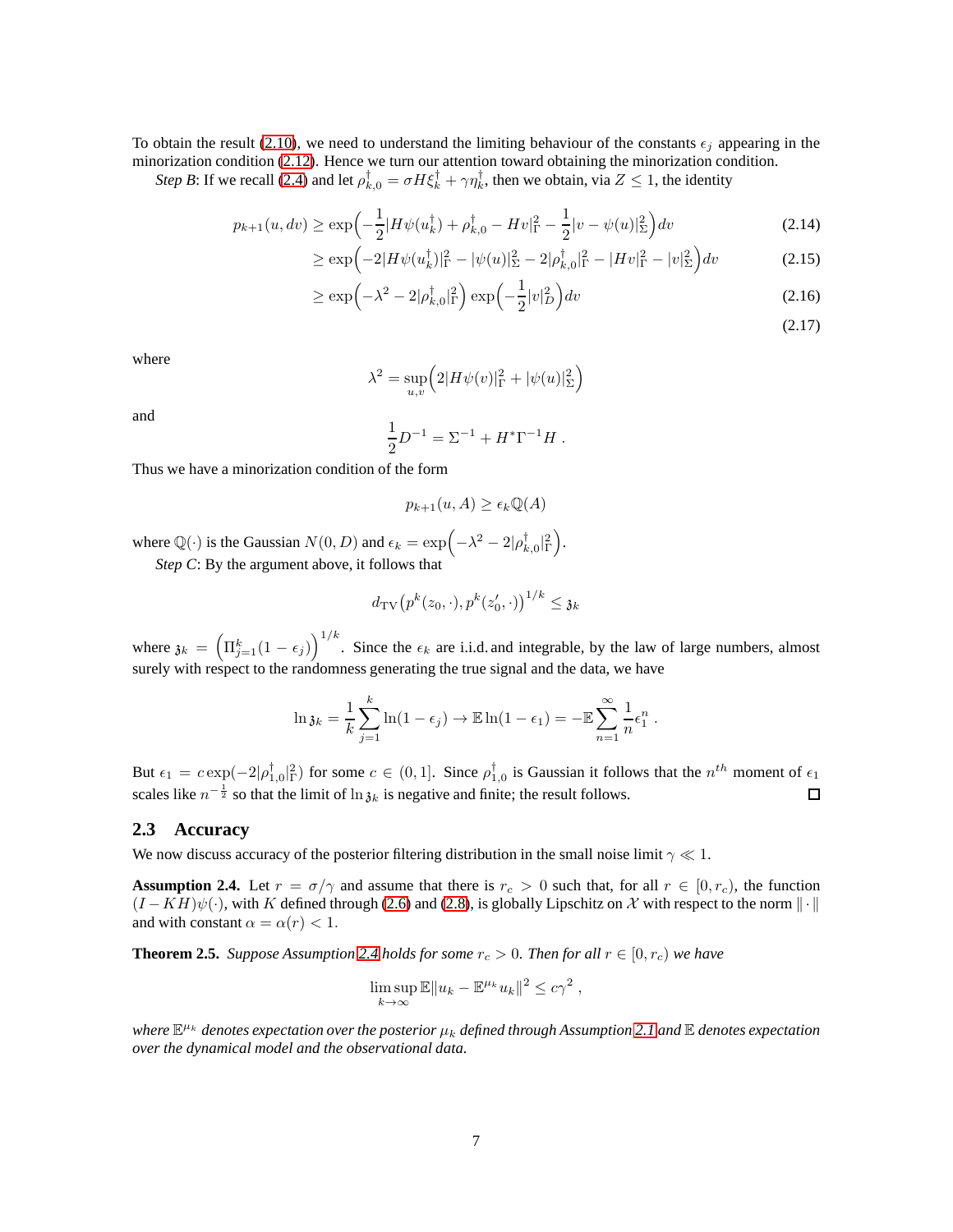*Proof.* This follows similarly to Corollary 4.3 in [\[36\]](#page-25-18), using the fact that the mean of the filtering distribution is optimal in the sense that 2

$$
\mathbb{E} \|u_k - \mathbb{E}^{\mu_k} u_k\|^2 \le \mathbb{E} \|u_k - m_k\|
$$

for any  $Y_k$ –measurable sequence  $\{m_k\}$ . We use for  $m_k$  the 3DVAR filter

$$
m_{k+1} = (I - KH)\psi(m_k) + Ky_{k+1}.
$$

Let  $e_k = u_k - m_k$ . Following closely Theorem 4.10 of [\[25\]](#page-25-2) we obtain

$$
\mathbb{E} \|e_{k+1}\|_{k+1}^2 \le \alpha^2 \mathbb{E} \|e_k\|^2 + \mathcal{O}(\gamma^2).
$$

<span id="page-7-0"></span>Application of the Gronwall lemma, plus use of the optimality property, gives the required bound.

<span id="page-7-1"></span> $\Box$ 

# **3 Particle Filters With Resampling**

In this section we introduce the bootstrap particle filter, and the optimal particle filters, in all three cases with resampling at every step. Assumption [2.1](#page-3-2) ensures that the three particle filters have an elegant interpretation as a random dynamical system (RDS) which, in addition, is useful for our analyses. We thus introduce the filters in this way before giving the algorithmic definition which is more commonly found in the literature. The bootstrap particle filter will not be the focus of subsequent theory, but does serve as an important motivation for the optimal particle filters, and in particular for the consistency results in Section [6.](#page-16-0)

For each of the three particle filters, we will make frequent use of a resampling operator, which draws a sample  $u_k^{(n)}$  $\widehat{u}_k^{(n)}$  from  $\{\widehat{u}_k^{(m)}\}$  $\{w_k^{(m)}\}_{m=1}^N$  with weights  $\{w_k^{(m)}\}$  ${k \choose k}_{m=1}^{N}$  which sum to one. To define this operator, we define the intervals  $I_k^{(m)} = [\alpha_k^{(m)}]$  $\binom{m}{k}, \alpha_k^{(m+1)}$  $\binom{m+1}{k}$  where  $\alpha_k^{(m+1)} = \alpha_k^{(m)} + w_k^{(m)}$  $k^{(m)}$  and then set

$$
u_k^{(n)} = \sum_{m=1}^{N} \mathbb{I}_{I_k^{(m)}}(r_k^{(n)}) \widehat{u}_k^{(m)}
$$
(3.1)

where  $r_k^{(n)} \sim U(0, 1)$  i.i.d.. Since the weights sum to one,  $r_k^{(n)}$  will lie in exactly one of the intervals  $I_k^{(i*)}$  $k^{(i*)}$  and we will have  $u_k^{(n)} = \widehat{u}_k^{(i_*)}$  $k^{(i_*)}$ . We also notice that

$$
\sum_{m=1}^{N} \frac{1}{N} \delta_{u_k^{(m)}} = S^N \sum_{m=1}^{N} w_k^{(m)} \delta_{\widehat{u}_k^{(m)}}
$$

where  $S<sup>N</sup>$  is the sampling operator defined previously.

#### **3.1 The Bootstrap Particle Filter**

The bootstrap particle filter (BPF) approximates the filtering distribution  $\mu_k$  with an empirical measure

<span id="page-7-3"></span>
$$
\rho_k^N = \sum_{n=1}^N \frac{1}{N} \delta_{u_k^{(n)}} \,. \tag{3.2}
$$

The particle positions  $\{u_k^{(n)}\}$  ${k \choose k}$ <sub> ${k=1}^N$ </sub> are defined as follows.

<span id="page-7-2"></span>
$$
\begin{aligned}\n\widehat{u}_{k+1}^{(n)} &= \psi(u_k^{(n)}) + \xi_k^{(n)} \quad , \quad \xi_k^{(n)} \sim N(0, \Sigma) \text{ i.i.d.}\,, \\
u_{k+1}^{(n)} &= \sum_{m=1}^N \mathbb{I}_{I_{k+1}^{(m)}}(r_{k+1}^{(n)}) \widehat{u}_{k+1}^{(m)} \,,\n\end{aligned} \tag{3.3}
$$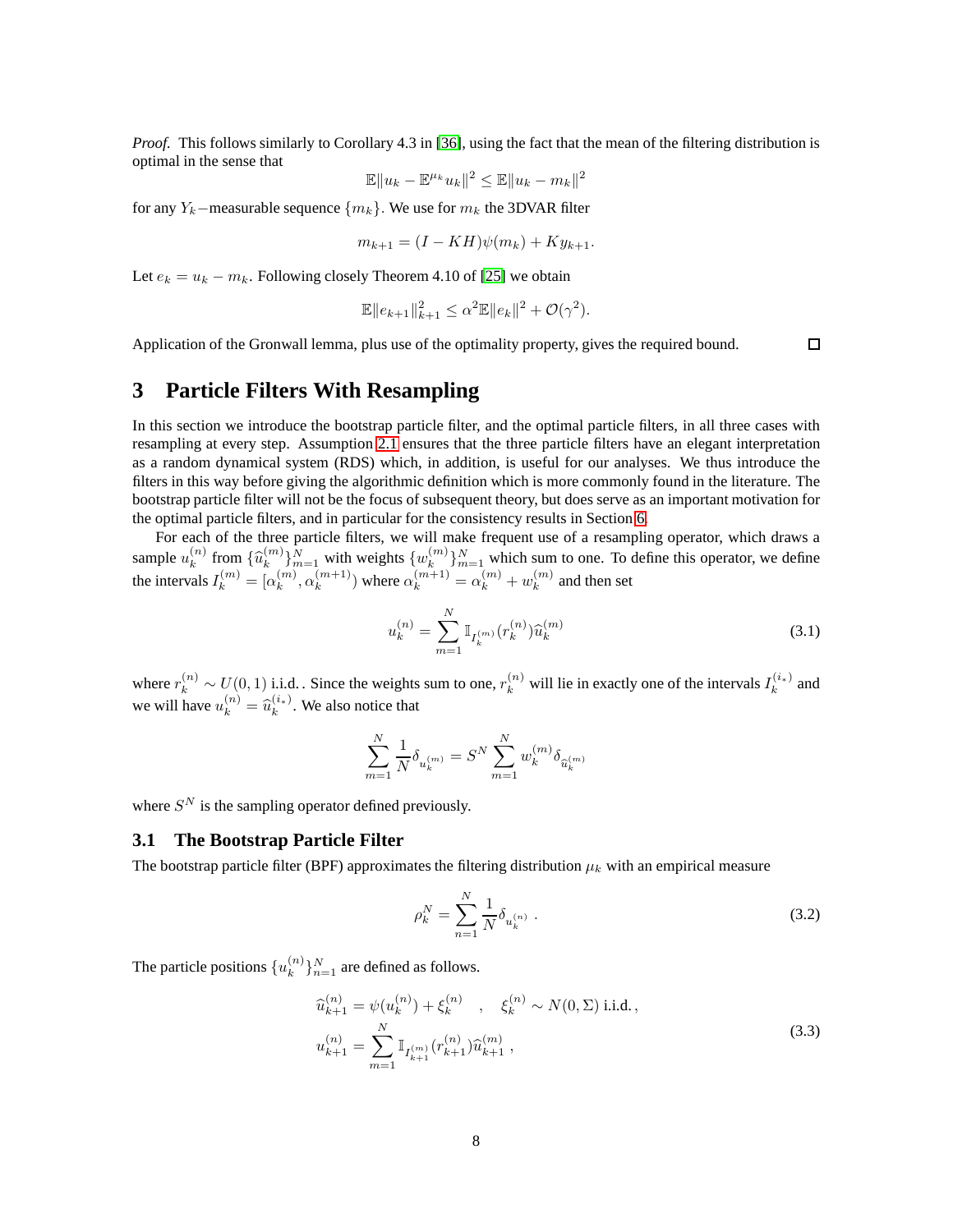where the second equation uses the resampling operator defined in  $(3.1)$  with weights computed according to

$$
w_{k+1}^{(n),*} = \exp(-\frac{1}{2}|y_{k+1} - H\widehat{u}_{k+1}^{(n)}|_{\Gamma}^2), \quad w_{k+1}^{(n)} = \frac{w_{k+1}^{(n),*}}{\sum_{j=1}^N w_{k+1}^{(j),*}}.
$$
 (3.4)

Thus, for each particle in the RDS, we propagate them forward using the dynamical model and then re-sample from the weighted particles to account for the observation likelihood.

As with most particle filters, the motivation for the bootstrap particle filter stems from an importance sampling scheme applied to a particular decomposition of the filtering distribution. By Bayes formula, we have

<span id="page-8-1"></span>
$$
P(u_{k+1}|Y_{k+1}) = P(u_{k+1}|Y_k, y_{k+1})
$$
  
\n
$$
= \frac{1}{P(y_{k+1}|Y_k)} P(y_{k+1}|u_{k+1}, Y_k) P(u_{k+1}|Y_k)
$$
  
\n
$$
= \int \frac{1}{P(y_{k+1}|Y_k)} P(y_{k+1}|u_{k+1}) P(u_{k+1}|u_k, Y_k) P(u_k|Y_k) du_k
$$
  
\n
$$
= \int \frac{1}{P(y_{k+1}|Y_k)} P(y_{k+1}|u_{k+1}) P(u_{k+1}|u_k) P(u_k|Y_k) du_k
$$
  
\n
$$
= \frac{1}{P(y_{k+1}|Y_k)} P(y_{k+1}|u_{k+1}) \int P(u_{k+1}|u_k) P(u_k|Y_k) du_k
$$
  
\n(3.5)

The bootstrap particle filter approximates the posterior via a sequential application of importance sampling, using  $P(u_{k+1}|Y_k) = \int P(u_{k+1}|u_k)P(u_k|Y_k)du_k$  as the proposal and re-weighting according to the likelihood  $P(y_{k+1}|u_{k+1})$ . Thus the method is typically described by the following algorithm for updating the particle positions. The particles are initialized with  $u_0^{(n)} \sim \mu_0$  and then updated by

1. Draw  $\hat{u}_{k+1}^{(n)} \sim P(u_{k+1}|u_k^{(n)})$  $\binom{n}{k}$ .

2. Define the weights 
$$
w_{k+1}^{(n)}
$$
 for  $n = 1, ..., N$  by

$$
w_{k+1}^{(n),*} = P(y_{k+1}|\widehat{u}_{k+1}^{(n)}) \quad , \quad w_{k+1}^{(n)} = \frac{w_{k+1}^{(n),*}}{\sum_{m=1}^{N} w_{k+1}^{(m),*}}.
$$

3. Draw  $u_{k+1}^{(n)}$  from  $\{\hat{u}_{k+1}^{(n)}\}_{n=1}^N$  with weights  $\{w_{k+1}^{(n)}\}_{n=1}^N$ .

Under Assumption [2.1,](#page-3-2) it is clear that the sampling and re-weighting procedures are consistent with [\(3.3\)](#page-7-2). Note that the normalization factor  $P(y_{k+1}|Y_k)$  is not required in the algorithm and is instead approximated via the normalization procedure in the second step.

It is useful to define the related measure

<span id="page-8-0"></span>
$$
\widehat{\rho}_k^N = \sum_{n=1}^N w_k^{(n)} \delta_{\widehat{u}_k^{(n)}},
$$
\n(3.6)

with  $\hat{\rho}_0^N = \mu_0$ , which is related to the bootstrap particle filter by  $\rho_k^N = S^N \hat{\rho}_k^N$ . As we shall see in Section [6,](#page-16-0) the advantage of  $\hat{\rho}_k^N$  is that it has a recursive definition which allows for elegant proofs of consistency results [\[34\]](#page-25-15).

## **3.2 Optimal Particle Filter**

The optimal particle filter with resampling can also be defined as a RDS. We once again approximate the filtering distribution  $\mu_k$  with an empirical distribution

<span id="page-8-2"></span>
$$
\mu_k^N = \sum_{n=1}^N \frac{1}{N} \delta_{u_k^{(n)}} \,. \tag{3.7}
$$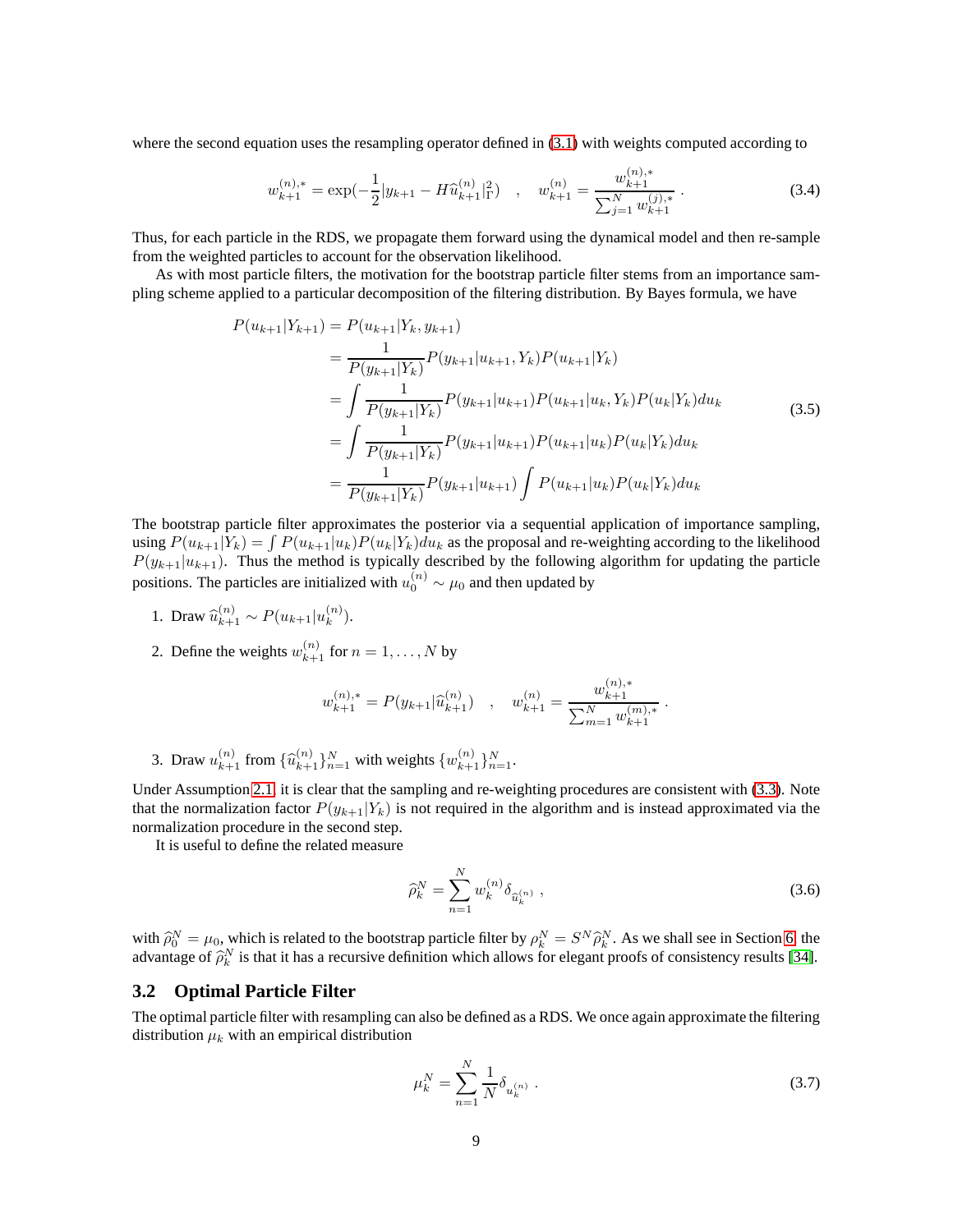Under Assumption [2.1](#page-3-2) the particles in this approximation are defined as follows. The particle positions are initialized with  $u_0^{(n)} \sim \mu_0$  and then evolve according to the RDS

<span id="page-9-0"></span>
$$
\begin{aligned}\n\widehat{u}_{k+1}^{(n)} &= (I - KH)\psi(u_k^{(n)}) + Ky_{k+1} + \zeta_k^{(n)} \quad , \quad \zeta_k^{(n)} \sim N(0, C) \text{ i.i.d.} \\
u_{k+1}^{(n)} &= \sum_{m=1}^N \mathbb{I}_{I_{k+1}^{(m)}}(r_{k+1}^{(n)}) \widehat{u}_{k+1}^{(m)} \,. \end{aligned} \tag{3.8}
$$

where  $C, S, K$  are defined in [\(2.6\)](#page-4-3), [\(2.7\)](#page-4-2) and as with the BPF, the second equation uses the resampling operator defined in [\(3.1\)](#page-7-1) but now using weights computed by

$$
w_{k+1}^{(n),*} = \exp(-\frac{1}{2}|y_{k+1} - H\psi(u_k^{(n)})|_{S}^{2}) \quad , \quad w_{k+1}^{(n)} = \frac{w_{k+1}^{(n),*}}{\sum_{m=1}^{N} w_{k+1}^{(m),*}} \tag{3.9}
$$

In light of the formulae given in [\(2.9\)](#page-4-5), which are derived under Assumption [2.1,](#page-3-2) we see that the optimal particle filter is updating the particle positions by sampling from  $P(u_{k+1}|u_k^{(n)})$  $k^{(n)}$ ,  $y_{k+1}$ ) and then re-sampling to account for the likelihood factor  $P(y_{k+1}|u_k^{(n)})$  $\binom{n}{k}$ . In particular, without necessarily making Assumption [2.1,](#page-3-2) the optimal particle filter is a sequential importance sampling scheme applied to the following decomposition of the filtering distribution

<span id="page-9-2"></span>
$$
P(u_{k+1}|Y_{k+1}) = \int_{\mathcal{X}} P(u_{k+1}, u_k|Y_{k+1}) du_k
$$
  
= 
$$
\int_{\mathcal{X}} P(u_{k+1}|u_k, y_{k+1}) P(u_k|Y_{k+1}) du_k
$$
  
= 
$$
\int_{\mathcal{X}} \frac{P(y_{k+1}|u_k)}{P(y_{k+1}|Y_k)} P(u_{k+1}|u_k, y_{k+1}) P(u_k|Y_k) du_k.
$$
 (3.10)

In the algorithmic setting, the filter is initialized with  $u_0^{(n)} \sim \mu_0$ , then for  $k \geq 0$ 

- 1. Draw  $\hat{u}_{k+1}^{(n)}$  from  $P(u_{k+1}|u_k^{(n)})$  $k^{(n)}$ ,  $y_{k+1}$ )
- 2. Define the weights  $w_{k+1}^{(n)}$  for  $n = 1, ..., N$  by

$$
w_{k+1}^{(n),*} = P(y_{k+1}|\widehat{u}_k^{(n)}) \quad , \quad w_{k+1}^{(n)} = \frac{w_{k+1}^{(n),*}}{\sum_{m=1}^N w_{k+1}^{(m),*}} \; .
$$

3. Draw  $u_{k+1}^{(n)}$  from  $\{\widehat{u}_{k+1}^{(m)}\}_{m=1}^N$  with weights  $\{w_{k+1}^{(m)}\}_{m=1}^N$ .

It is important to note that, although the OPF is well defined in this general setting for any choice of dynamicsobsevation model, it is only implementable under stringent assumptions on the forward and observation model, such as those given in Assumption [2.1;](#page-3-2) under this assumption the step 1 may be implemented using the formulae given in [\(2.9\)](#page-4-5) and exploited in the derivation of [\(3.8\)](#page-9-0). However we emphasize that models satisfying Assumption [2.1](#page-3-2) do arise frequently in practice.

As with the BPF, it is beneficial to consider the related particle filter given by

<span id="page-9-1"></span>
$$
\widehat{\mu}_k^N = \sum_{n=1}^N w_k^{(n)} \delta_{\widehat{u}_k^{(n)}} \tag{3.11}
$$

for  $k \ge 1$  and with  $\widehat{\mu}_0^N = \mu_0$ . Clearly, we have that  $\mu_k^N = S^N \widehat{\mu}_k^N$ .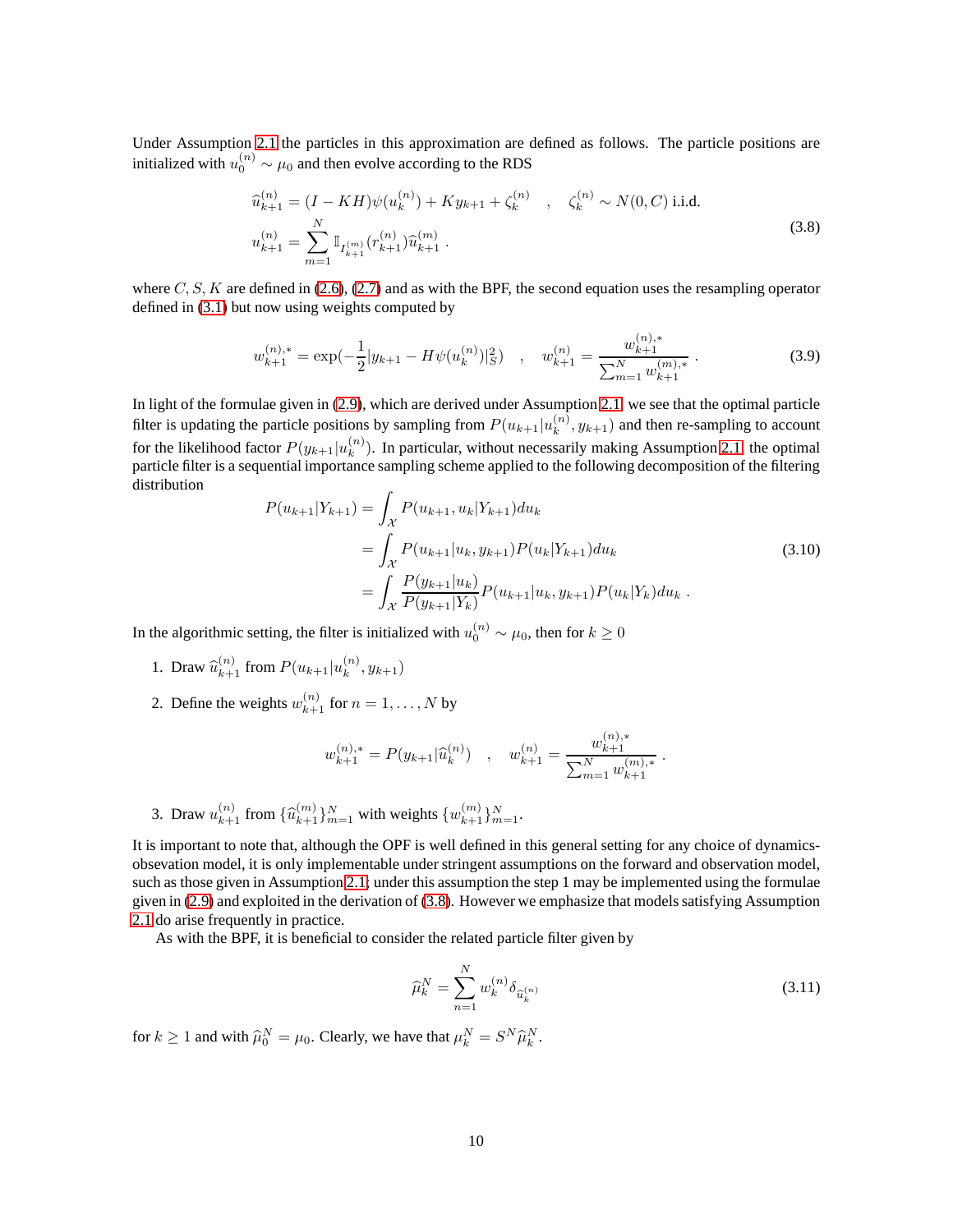#### **3.3 Gaussianized Optimal Particle Filter**

In [\[18\]](#page-24-18), an alternative implementation of the OPF is investigated and found to have superior performance on a range of test problems, particularly with respect to the curse of dimensionality. We refer to this filter as the Gaussianized optimal particle filter (GOPF). Once again, we approximate the filtering distribution with an empirical measure

<span id="page-10-3"></span>
$$
\nu_k^N = \sum_{n=1}^N \frac{1}{N} \delta_{v_k^{(n)}} \ . \tag{3.12}
$$

As in the previous subsection, we first describe the filter under Assumption [2.1.](#page-3-2) The filter is initialized with  $v_0^{(n)} \sim \mu_0$ , with subsequent iterates generated by the RDS

<span id="page-10-1"></span>
$$
\tilde{v}_k^{(n)} = \sum_{m=1}^N \mathbb{I}_{I_{k+1}^{(m)}}(r_{k+1}^{(n)}) v_k^{(m)},
$$
\n
$$
v_{k+1}^{(n)} = (I - KH)\psi(\tilde{v}_k^{(n)}) + Ky_{k+1} + \zeta_k^{(n)}, \quad \zeta_k^{(n)} \sim N(0, C) \text{ i.i.d.}
$$
\n(3.13)

and the weights appearing in the resampling operator are given by

$$
w_{k+1}^{(n),*} = \exp(-\frac{1}{2}|y_{k+1} - H\psi(v_k^{(n)})|_{S}^2) \quad , \quad w_{k+1}^{(n)} = \frac{w_{k+1}^{(n),*}}{\sum_{m=1}^{N} w_{k+1}^{(m),*}} \,. \tag{3.14}
$$

Thus, the update procedure for GOPF is *weight-resample-propagate*, as opposed to *propagate-weight-resample* for the OPF. Hence the only difference between the OPF and GOPF is the implementation of the resampling step.

In our analysis it is sometimes useful to consider the equivalent RDS

<span id="page-10-2"></span>
$$
\widehat{v}_{k+1}^{(m,n)} = (I - KH)\psi(v_k^{(m)}) + Ky_{k+1} + \zeta_k^{(m,n)} \quad \zeta_k^{(m,n)} \sim N(0, C) \text{ i.i.d.}
$$
\n
$$
v_{k+1}^{(n)} = \sum_{m=1}^{N} \mathbb{I}_{I_{k+1}^{(m)}}(r_{k+1}^{(n)}) \widehat{v}_{k+1}^{(m,n)}.
$$
\n(3.15)

The sequences  $v_k^{(n)}$  $\binom{n}{k}$  defined in [\(3.13\)](#page-10-1) and [\(3.15\)](#page-10-2) agree because for every *n* there is exactly one  $m = m^*(n)$  such that  $\hat{v}_{k+1}^{(m^*(n),n)}$  survives the resampling step. Writing it this way allows certain parts of our subsequent analysis to be performed very similarly for both the OPF and GOPF.

For a general dynamics-observation model, the GOPF is described by the algorithm

1. Define the weights  $w_{k+1}^{(n)}$  for  $n = 1, ..., N$  by

$$
w_{k+1}^{(n),*} = P(y_{k+1}|v_k^{(n)})
$$
,  $w_{k+1}^{(n)} = \frac{w_{k+1}^{(n),*}}{\sum_{m=1}^{N} w_{k+1}^{(m),*}}$ .

- 2. Draw  $\tilde{v}_k^{(n)}$  $\binom{n}{k}$  from  $\{v_k^{(m)}\}$  ${k \choose k}$   $\}_{m=1}^{N}$  with weights  $\{w_{k+1}^{(m)}\}_{m=1}^{N}$ .
- 3. Draw  $v_{k+1}^{(n)}$  from  $P(u_{k+1}|\tilde{v}_k^{(n)})$  $x_k^{(n)}, y_{k+1})$ .

Unlike for the previous filters, there is no need to define an associated 'hatted' measure, as the GOPF can be shown to satisfy a very natural recursion. This will be discussed in Section [6.](#page-16-0)

# <span id="page-10-0"></span>**4 Ergodicity for Optimal Particle Filters**

In this section we study the conditional ergodicity of the two optimal particle filters. The proofs are structurally very similar to that for the filtering distribution itself.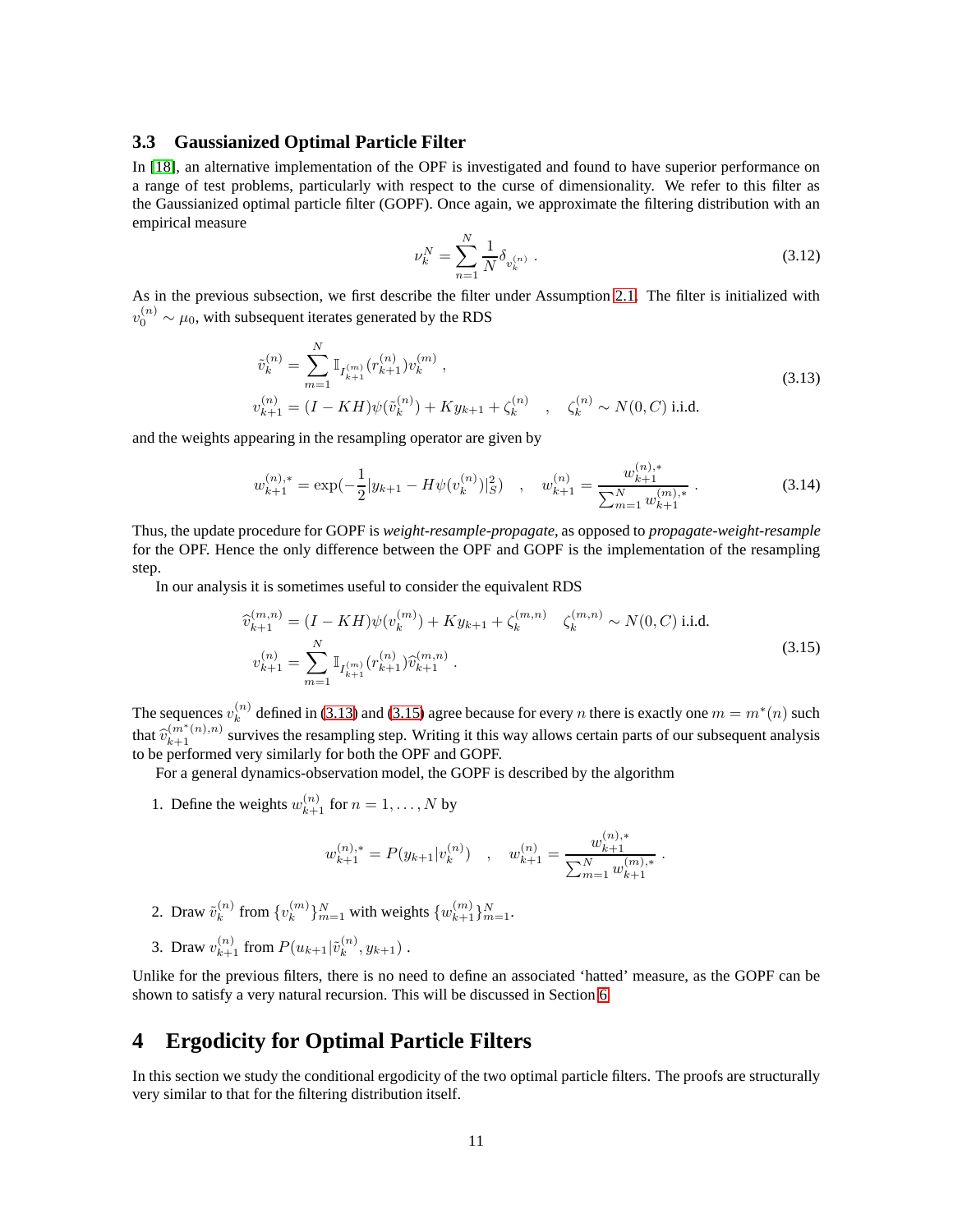#### **4.1 Optimal Filter**

Before stating the conditional ergodicity result, we first need some notation. Define  $u_k = (u_k^{(1)})$  $\binom{(1)}{k},\ldots,\binom{(N)}{k}$  $\binom{N}{k}$  to be particle positions defined by the RDS [\(3.8\)](#page-9-0) with  $\mu_0 = \delta_{z_0}$  and similarly with  $u'_k = (u_k^{(1)})^k$  $\binom{(1)'}{k}$ ,  $\dots$ ,  $u_k^{(N)}$  $\binom{N}{k}$ ) with  $\mu_0 = \delta_{z'_0}$ . Then  $u_k$  is a Markov chain taking values on  $\mathcal{X}^N$ , whose Markov kernel we denote by  $q_k(z, \cdot)$ . As in the proof of Theorem [2.3,](#page-5-3) the law of  $u_k$  is given by  $q^k(z_0, \cdot)$ , defined recursively as in [\(2.11\)](#page-5-4) and similarly the law of  $u'_k$  is given by  $q^k(z'_0, \cdot)$ . The conditional ergodicity result states that if the two filters  $u_k, u'_k$  are driven by the same observational data, then the law of  $u_k$  will converge to the law of  $u'_k$  exponentially as  $k \to \infty$ .<sup>[1](#page-11-0)</sup>

<span id="page-11-2"></span>**Theorem 4.1.** Consider the OPF particles  $u_k, u'_k$  defined above. Assume moreover that the observational data used to define each filter is the same, and given by  $\{y_k^\dagger\}_{k\geq 1}$  from Assumption [2.2.](#page-3-3) Then there exists  $\mathfrak{z}_N\in(0,1)$ such that, almost surely with respect to the randomness generating  $\{y_k^{\dagger}\}_{k\geq 1}$ ,

$$
\lim_{k \to \infty} \left( d_{\text{TV}}(q^k(z_0, \cdot), q^k(z'_0, \cdot)) \right)^{1/k} = \mathfrak{z}_N \ . \tag{4.1}
$$

*Proof.* We will follow the proof of Theorem [2.3](#page-5-3) closely, via Steps A, B and C. Step A proceeds exactly as in the proof of Theorem [2.3.](#page-5-3) In particular, if we assume a minorization condition

<span id="page-11-1"></span>
$$
q_{k+1}(u,\cdot) \ge \epsilon_k \mathbb{Q}(\cdot) \tag{4.2}
$$

and repeat the coupling argument from Step A, with  $u_k$ ,  $u'_k$  in place of  $z_k$ ,  $z'_k$ , the we obtain the bound

$$
d_{\mathrm{TV}}\big(q^k(z_0,\cdot),q^k(z'_0,\cdot)\big) \leq \Pi_{j=1}^k(1-\epsilon_j).
$$

This is indeed how the proof proceeds, with the caveat that the minorization constants  $\epsilon_k$  depend on the number of particles N. In Step B, we obtain the minorization condition [\(4.2\)](#page-11-1). Let  $\hat{u}_k = (\hat{u}_k^{(1)}$  $\widehat{u}_k^{(1)}, \ldots, \widehat{u}_k^{(N)}$  $\binom{N}{k}$  as defined in the RDS [\(3.8\)](#page-9-0). Before proceeding, we introduce some preliminaries. Using the fact that

$$
y_{k+1}^{\dagger} = H\psi(u_k^{\dagger}) + \gamma(rH\xi_k^{\dagger} + \eta_{k+1}^{\dagger})
$$

and defining

$$
a_k = \left( (I - KH)\psi(u_k^{(n)}) + KH\psi(u_k^{\dagger}) \right)_{n=1}^N \zeta_k = \left( \zeta_k^{(n)} \right)_{n=1}^N
$$
  

$$
\rho_{k,0}^{\dagger} = \gamma(rH\xi_k^{\dagger} + \eta_{k+1}^{\dagger}), \quad \rho_k^{\dagger} = \left( \gamma K(rH\xi_k^{\dagger} + \eta_{k+1}^{\dagger}) \right)_{n=1}^N
$$

we see that

$$
\widehat{u}_{k+1} = a_k + \rho_k^{\dagger} + \zeta_k.
$$

The next element of the sequence,  $u_{k+1}$ , is then defined by the second identity in [\(3.8\)](#page-9-0). We are interested in the conditional ergodicity of  $\{u_k\}_{k=1}^{\infty}$  with the sequence  $\{\rho_k^{\dagger}\}_{k=1}^{\infty}$  fixed. By Assumption [2.1,](#page-3-2)  $a_k$  is bounded uniformly in k. We define the covariance operator  $\mathfrak{C} \in L(\mathcal{X}^N, \mathcal{X}^N)$  to be a block diagonal covariance with each diagonal entry equal to  $C$  and then

$$
R = \sup_{(u,v)} \Big( |(I - KH)\psi(u) + KH\psi(v)|_C^2 \Big) ,
$$

which is finite by Assumption [2.1.](#page-3-2)

Now, let  $E_0$  be the event that, upon resampling, every particle survives the resampling. There are  $N!$  such permutations. We will do the calculation in the case of a trivial permutation, that is, where each particle is mapped to itself under the resampling. However the bounds which follow work for any permutation of this

<span id="page-11-0"></span><sup>&</sup>lt;sup>1</sup>We abuse notation in this subsection by using  $u_k \in \mathcal{X}^N$  to denote the N particles comprising the optimal particle filter; this differs from the notation  $u_k \in \mathcal{X}$  used in the remainder of the paper to denote the underlying dynamical model.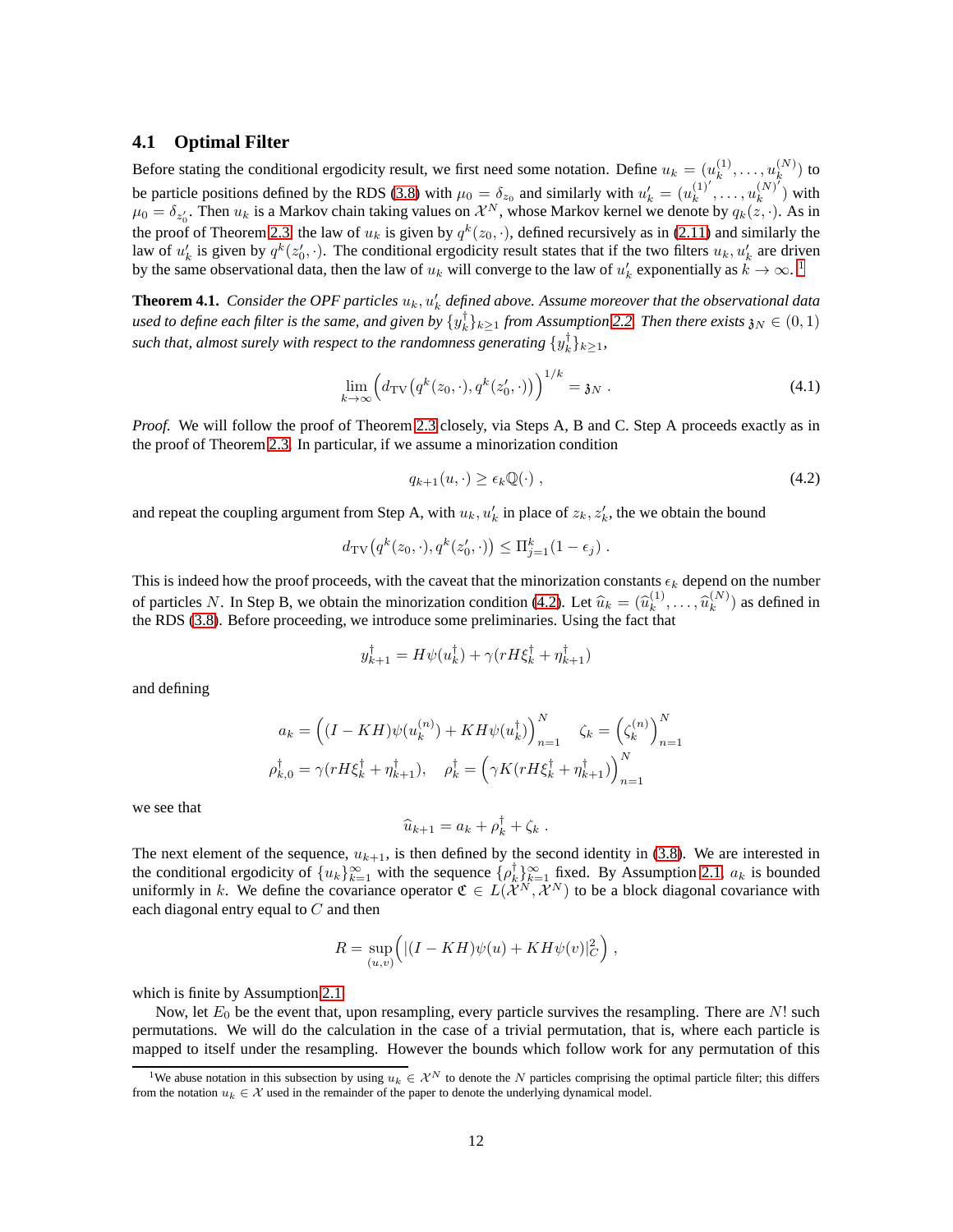because we do not use any information about location of the mean; we simply use bounds on the drift  $\psi.$  If each particle is mapped to itself, then  $u_{k+1}^{(n)} = \hat{u}_{k+1}^{(n)}$  for all  $n = 1, ..., N$ . It follows that

$$
q_{k+1}(u, A) = \mathbb{P}(u_{k+1} \in A | u_k = u)
$$
  
\n
$$
\geq \mathbb{P}(u_{k+1} \in A | u_k = u, E_0) \mathbb{P}(E_0)
$$
  
\n
$$
= \mathbb{P}(\hat{u}_{k+1} \in A | u_k = u) \mathbb{P}(E_0).
$$

We first note that

$$
\mathbb{P}(\widehat{u}_{k+1} \in A | u_k = u) = \frac{1}{\sqrt{(2\pi)^{dN} \det \mathfrak{C}}} \int_A \exp\left(-\frac{1}{2}|x - a_k - \rho_k^{\dagger}|^2_{\mathfrak{C}}\right) dx
$$
  
\n
$$
\geq \frac{\exp\left(-|a_k + \rho_k^{\dagger}|^2_{\mathfrak{C}}\right)}{\sqrt{(2\pi)^{dN} \det \mathfrak{C}}} \int_A \exp\left(-|x|_{\mathfrak{C}}^2\right) dx
$$
  
\n
$$
\geq 2^{-dN/2} \exp(-2|a_k|_{\mathfrak{C}}^2) \exp(-2|\rho_k^{\dagger}|^2_{\mathfrak{C}}) \mathbb{Q}_{\mathfrak{C}}(A)
$$
  
\n
$$
\geq 2^{-dN/2} \exp(-2NR^2) \exp(-2|\rho_k^{\dagger}|^2_{\mathfrak{C}}) \mathbb{Q}_{\mathfrak{C}}(A)
$$

where  $\mathbb{Q}_{\mathfrak{C}}(A)$  is the Gaussian measure  $N(0, \frac{1}{2}\mathfrak{C})$ . Thus we have shown that

$$
\mathbb{P}(\widehat{u}_{k+1} \in A | u_k = u) \ge \delta_k \mathbb{Q}_\mathfrak{C}(A) \tag{4.3}
$$

where

$$
\delta_k = 2^{-dN/2} \exp(-2NR^2) \exp(-2|\rho_k^{\dagger}|_{\mathfrak{C}}^2).
$$

Moreover, we have that

$$
\mathbb{P}(E_0) = N! \Pi_{n=1}^N w_{k+1}^{(n)}.
$$

Note that we have the bound  $w_{k+1}^{(n)} \geq w_{k+1}^{(n),*} / N$  for each  $n = 1, ..., N$  because each  $w_{k+1}^{(m),*}$  is bounded by 1. But we have

$$
w_{k+1}^{(n),*} = \exp\left(-\frac{1}{2}|y_{k+1} - H\psi(u_k^{(n)})|_{S}^{2}\right)
$$
  
= 
$$
\exp\left(-\frac{1}{2}|H\psi(u_k^{\dagger}) - H\psi(u_k^{(n)}) + \rho_{k,0}^{\dagger}|_{S}^{2}\right)
$$
  

$$
\geq \exp\left(-r^2 - |\rho_{k,0}^{\dagger}|_{S}^{2}\right)
$$

where

$$
r^2 = \sup_{u,v} |H\psi(u) - H\psi(v)|_S^2
$$

which is finite by Assumption [2.1.](#page-3-2) From this we see that

$$
\mathbb{P}(E_0) \ge N! \frac{1}{N^N} \exp(-Nr^2 - N|\rho_{k,0}^{\dagger}|_S^2).
$$

Thus we obtain the minorization conditon [\(4.2\)](#page-11-1) where

$$
\epsilon_k = N! \frac{1}{N^N} \exp(-Nr^2 - N|\rho_{k,0}^{\dagger}|_S^2) \delta_k \quad , \quad \mathbb{Q} = \mathbb{Q}_{\mathfrak{C}}.
$$

Finally, Step C follows identically to the proof of Theorem [2.3](#page-5-3) and the proof is complete.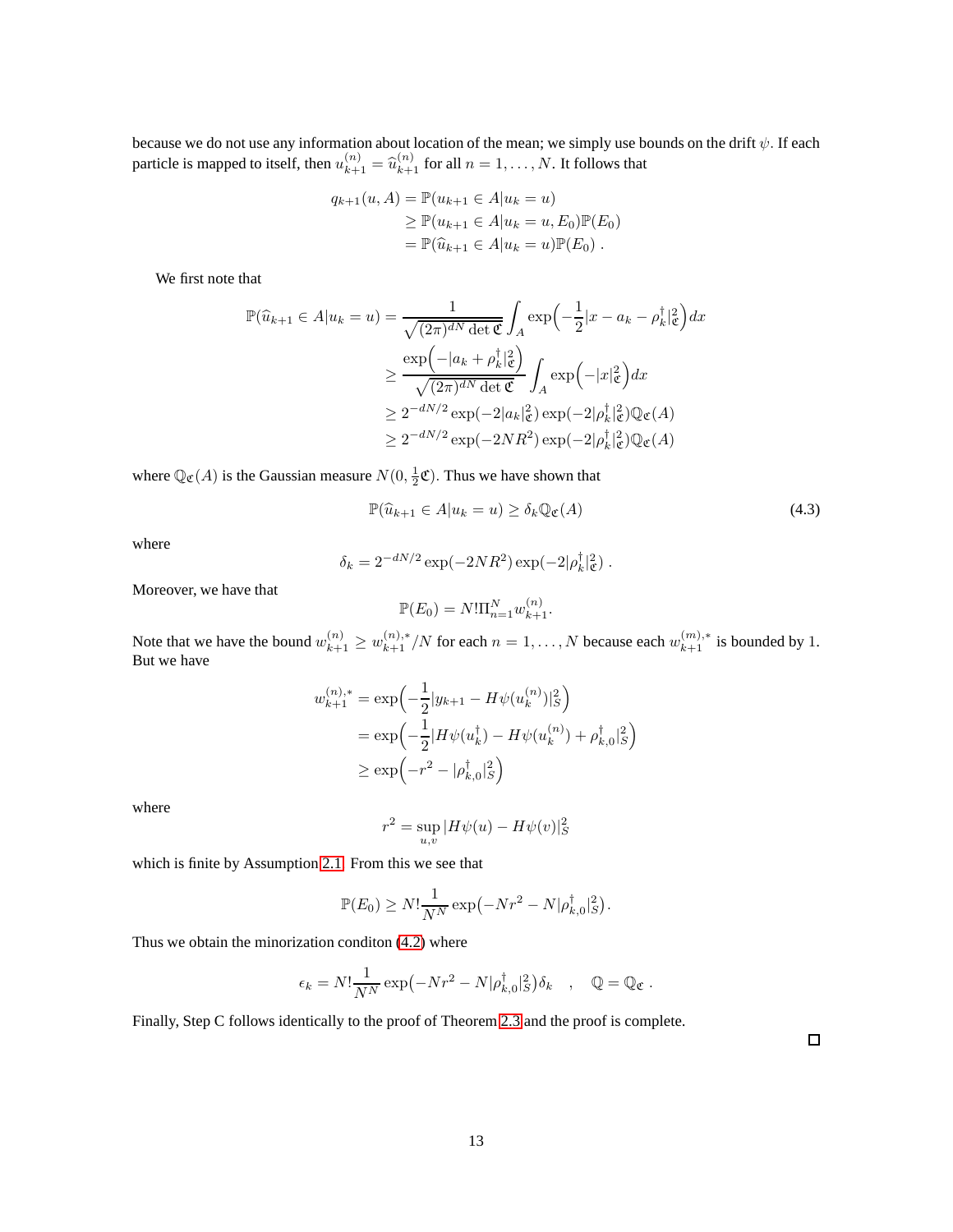## **4.2 Gaussianized Optimal Filter**

As in the last section, we define  $v_k = (v_k^{(1)})$  $v_k^{(1)}, \ldots, v_k^{(N)}$  $\binom{N}{k}$  and similarly for  $v'_k$  using the RDS but now for the GOPF [\(3.13\)](#page-10-1) (or alternatively [\(3.15\)](#page-10-2)) with distinct initializations  $\mu_0 = \delta_{z_0}$  and  $\mu_0 = \delta_{z'_0}$ . As with Theorem [4.1,](#page-11-2) we let  $q^k(z_0, \cdot)$  denote the law of  $v_k$ .

 ${\bf Theorem~4.2.}$  *Consider the GOPF particles*  $v_k,v'_k$  *defined above. Assume moreover that the observational data* used to define each filter is the same, and given by  $\{y_k^\dagger\}_{k\geq 1}$  from Assumption [2.2.](#page-3-3) Then there exists  $\mathfrak{z}_N\in(0,1)$ such that, almost surely with respect to the randomness generating  $\{y_k^{\dagger}\}_{k\geq 1}$ ,

$$
\lim_{k \to \infty} \left( d_{\text{TV}}(q^k(z_0, \cdot), q^k(z'_0, \cdot)) \right)^{1/k} = \mathfrak{z}_N \ . \tag{4.4}
$$

*Proof.* The proof follows similarly to that of Theorem [4.1,](#page-11-2) in particular it suffices to obtain a minorization condition for  $q_{k+1}(v, \cdot)$ . We will use the RDS representation [\(3.15\)](#page-10-2), which we now recall

$$
\widehat{v}_{k+1}^{(m,n)} = (I - KH)\psi(v_k^{(m)}) + Ky_{k+1} + \zeta_k^{(m,n)} \quad \zeta_k^{(m,n)} \sim N(0, C) \text{ i.i.d.}
$$
\n
$$
v_{k+1}^{(n)} = \sum_{m=1}^{N} \mathbb{I}_{I_{k+1}^{(m)}}(r_{k+1}^{(n)}) \widehat{v}_{k+1}^{(m,n)}.
$$
\n(4.5)

In this formulation, note that for each n there is one and only one  $m = m^*(n)$  such that  $\mathbb{I}_{I_k^{(m)}}(r_k^{(n)})$  $\binom{n}{k} = 1$ . We see that

$$
v_k := (v_k^{(n)})_{n=1}^N = (\widehat{v}_k^{(m^*(n),n)})_{n=1}^N.
$$

Using the fact that

$$
y_{k+1}^{\dagger} = H\psi(u_k^{\dagger}) + \gamma(rH\xi_k^{\dagger} + \eta_{k+1}^{\dagger})
$$

and defining

$$
a_k = \left( (I - KH)\psi(v_k^{(m^*(n))}) + KH\psi(u_k^{\dagger}) \right)_{n=1}^N \zeta_k = \left( \zeta_k^{(m^*(n),n)} \right)_{n=1}^N
$$
  

$$
\rho_{k,0}^{\dagger} = \gamma(rH\xi_k^{\dagger} + \eta_{k+1}^{\dagger}), \quad \rho_k^{\dagger} = \left( \gamma K(rH\xi_k^{\dagger} + \eta_{k+1}^{\dagger}) \right)_{n=1}^N
$$

we see that

$$
v_{k+1} = a_k + \rho_k^{\dagger} + \zeta_k.
$$

Now notice that

$$
q_{k+1}(v, A) = \mathbb{P}(v_{k+1} \in A | v_k = v) = \mathbb{P}\left((\widehat{v}_{k+1}^{(m^*(n), n)})_{n=1}^N \in A | v_k = v\right)
$$
  

$$
= \frac{1}{\sqrt{(2\pi)^{dN} \det \mathfrak{C}}} \int_A \exp\left(-\frac{1}{2}|x - a_k - \rho_k^{\dagger}|^2_{\mathfrak{C}}\right) dx
$$
  

$$
\geq \frac{\exp\left(-|a_k + \rho_k^{\dagger}|^2_{\mathfrak{C}}\right)}{\sqrt{(2\pi)^{d} \det \mathfrak{C}}} \int_A \exp\left(-|x|_{\mathfrak{C}}^2\right) dx
$$
  

$$
\geq 2^{-dN/2} \exp(-2|a_k|_{\mathfrak{C}}^2) \exp(-2|\rho_k^{\dagger}|^2_{\mathfrak{C}}) \mathbb{Q}_{\mathfrak{C}}(A)
$$
  

$$
\geq 2^{-dN/2} \exp(-2NR^2) \exp(-2|\rho_k^{\dagger}|^2_{\mathfrak{C}}) \mathbb{Q}_{\mathfrak{C}}(A)
$$

where  $\mathbb{Q}_{\mathfrak{C}}$  is the Gaussian measure  $N(0, \frac{1}{2}\mathfrak{C})$ . Thus we have shown that

$$
q_{k+1}(v, A) \ge \delta_k \mathbb{Q}_{\mathfrak{C}}(A) \tag{4.6}
$$

 $\Box$ 

where

$$
\delta_k = 2^{-dN/2} \exp(-2NR^2) \exp(-2|\rho_k^{\dagger}|^2_{\mathfrak{C}}).
$$

The remainder of the proof (step C) follows identically to Theorem [2.3,](#page-5-3) Theorem [4.1.](#page-11-2)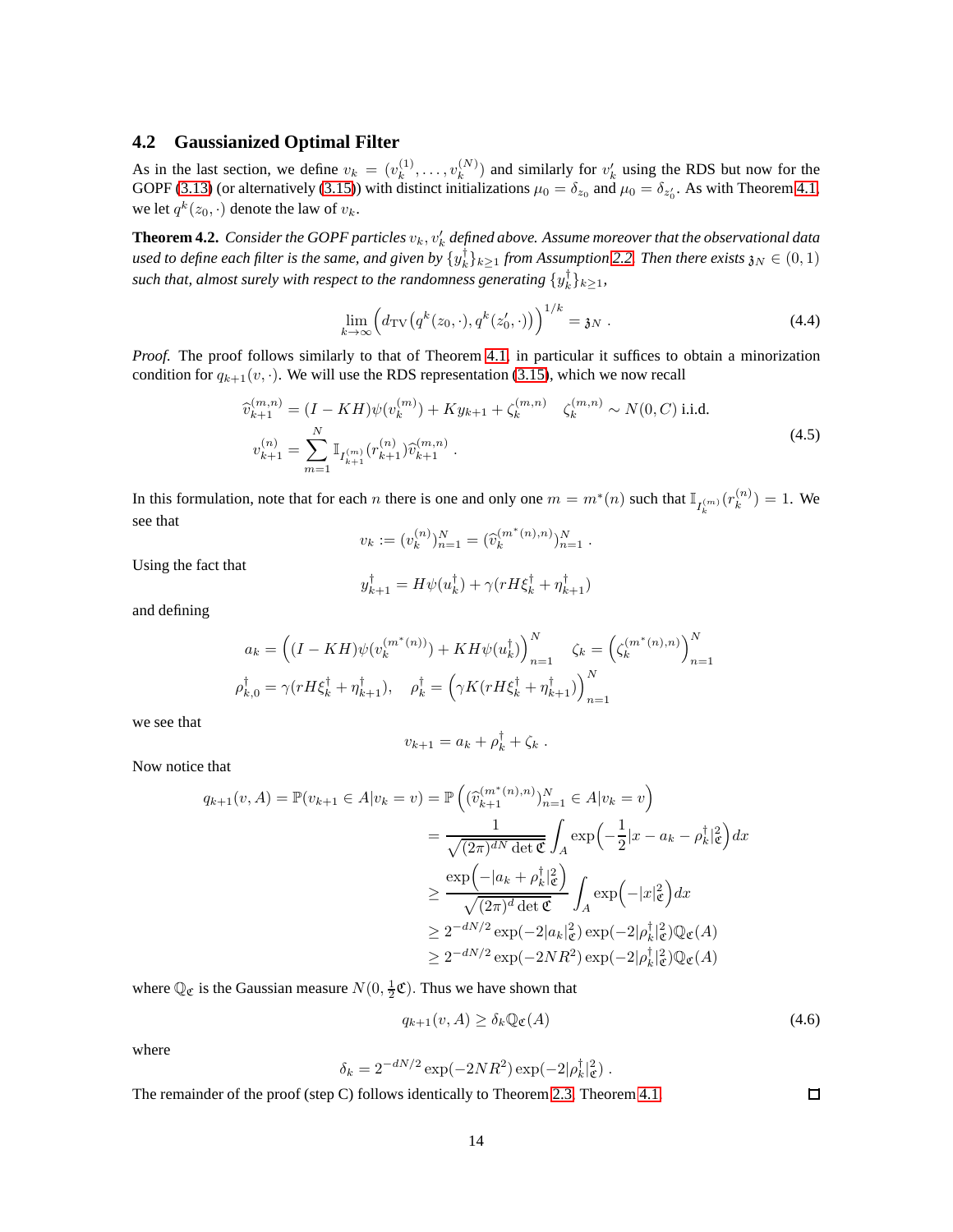**Remark 4.3.** We can compare our (upper bounds on the) rates of convergence for the true filtering distribution, and the two optimal filters, using the minorization constants. From the proof of Theorem [2.3,](#page-5-3) we see that the minorization constants determine the rate of convergence in the statement of conditional ergodicity. In particular for  $k$  large we have that

$$
d_{TV}(\mu_k, \mu'_k) \lesssim \mathfrak{z}^k.
$$

where

$$
\log \mathfrak{z} = \mathbb{E} \log (1 - \epsilon_1) \; .
$$

The corresponding statements for the law of the particles in each optimal particle filter hold similarly, but  $\epsilon_1$ depends on the number of particles. For the OPF we have

$$
\epsilon_1 = N! \frac{1}{N^N} \exp(-N r^2 - N |\rho_{1,0}^{\dagger}|_S^2) \delta_1 ,
$$

where

$$
\delta_1 = 2^{-dN/2} \exp(-2NR^2) \exp(-2|\rho_1^{\dagger}|^2_{\mathfrak{C}});
$$

for the GOPF we simply have  $\epsilon_1 = \delta_1$ . The extra N dependence in the OPF clearly leads to a slower (upper bound on the) rate of convergence for the OPF. Thus, by this simple argument, we obtain a better convergence rate for the GOPF than for the OPF. This suggests that the GOPF may have a better rate of convergence for fixed ensemble sizes; further analysis or experimental study of this point would be of interest.

# <span id="page-14-0"></span>**5 Accuracy for Optimal Particle Filters**

In this section we study the accuracy of the optimal particle filters, in the small noise limit  $\gamma \to 0$ . The expectation appearing in the theorem statements is with respect to the noise generating the data, and with respect to the randomness within the particle filter itself. Note that this situation differs from that in the accruacy result for the filter itself which uses data generated by the statistical model itself. Assumption [2.2](#page-3-3) relaxes this assumption.

## **5.1 Optimal Particle Filter**

<span id="page-14-2"></span>**Theorem 5.1.** Let Assumption [2.4](#page-6-0) hold and consider the OPF with particles  $\{u_k^{(n)}\}$  ${k \choose k}$ <sup>[n]</sup><sub>n=1</sub> defined by [\(3.8\)](#page-9-0) with *data* {y † k } *from Assumption [2.2.](#page-3-3) It follows that there is constant* c *such that*

$$
\limsup_{k\to\infty}\mathbb{E}\Bigl(\max_n\|u_k^{(n)}-u_k^\dagger\|^2\Bigr)\leq c\gamma^2.
$$

*Proof.* First recall the notation  $\Sigma = \sigma \Sigma_0$ ,  $\Gamma = \gamma \Gamma_0$  and  $r = \sigma / \gamma$ . Now define

$$
S_0 = r^2 H \Sigma_0 H^* + \Gamma_0,
$$
  
\n
$$
C_0 = r^2 (I - KH) \Sigma_0
$$

and note that

$$
S = \gamma^2 S_0, C = \gamma^2 C_0, K = r^2 \Sigma_0 H^* S_0^{-1}.
$$

We will use the RDS representation

<span id="page-14-1"></span>
$$
\begin{aligned}\n\widehat{u}_{k+1}^{(n)} &= (I - KH)\psi(u_k^{(n)}) + Ky_{k+1}^\dagger + \gamma \zeta_{0,k}^{(n)} \quad , \quad \zeta_k^{(n)} \sim N(0, C) \text{ i.i.d.} \\
u_{k+1}^{(n)} &= \sum_{m=1}^N \mathbb{I}_{I_{k+1}^{(m)}}(r_{k+1}^{(n)}) \widehat{u}_{k+1}^{(n)} \,. \end{aligned} \tag{5.1}
$$

where  $\zeta_{0,k}^{(n)} \sim N(0, C_0)$  i.i.d. . Hence we have

$$
u_{k+1}^{\dagger} = (I - KH)\psi(u_k^{\dagger}) + KH\psi(u_k^{\dagger}) + r\gamma \xi_k^{\dagger},
$$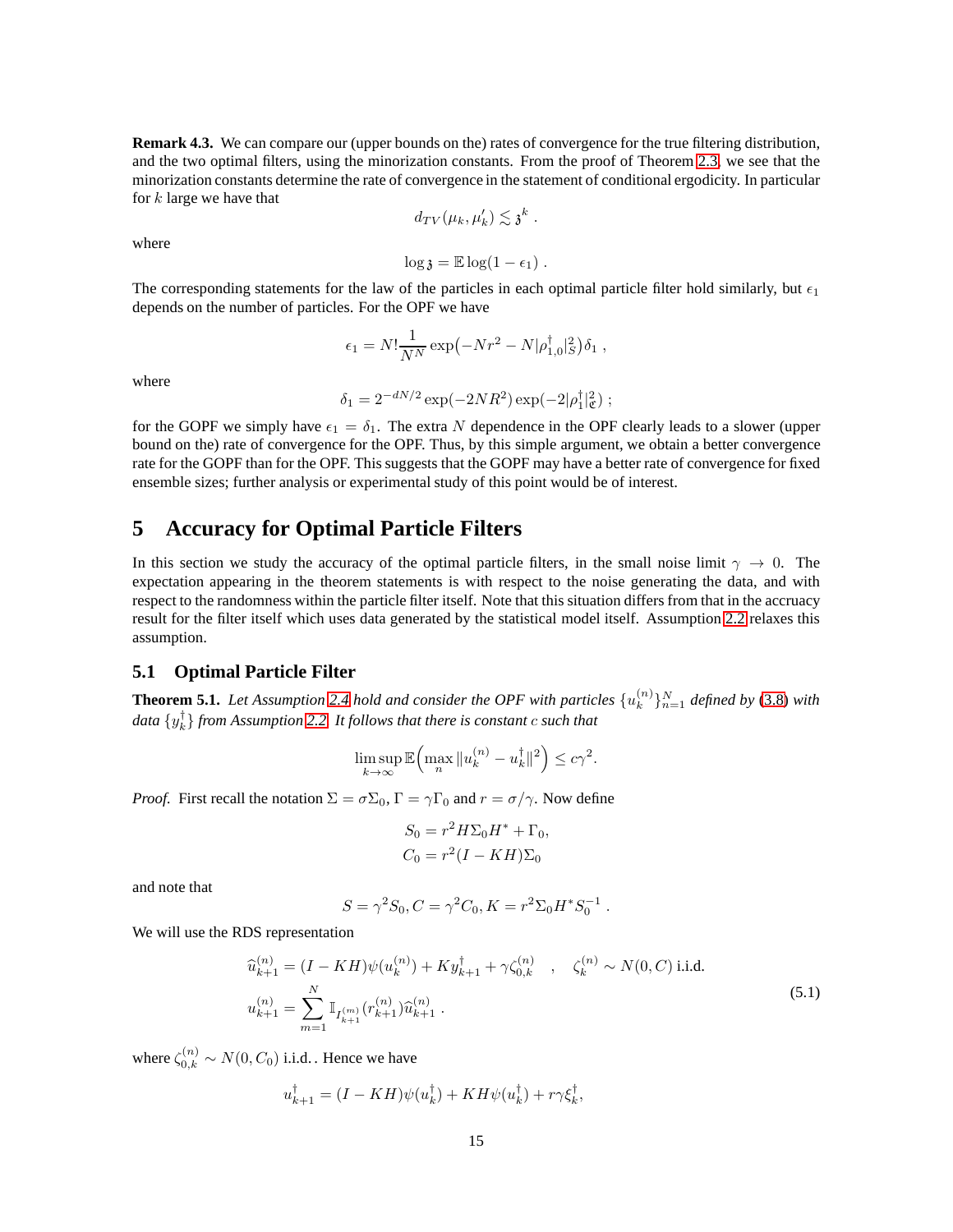$$
\widehat{u}_{k+1}^{(n)} = (I - KH)\psi(u_k^{(n)}) + K(H\psi(u_k^{\dagger}) + \gamma \eta_{k+1}^{\dagger}) + \gamma \zeta_{0,k}^{(n)}.
$$

where  $\zeta_{0,k}^{(n)} \sim N(0, C_0)$  i.i.d. Subtracting, we obtain

<span id="page-15-1"></span>
$$
\widehat{u}_{k+1}^{(n)} - u_{k+1}^{\dagger} = (I - KH)\big(\psi(u_k^{(n)}) - \psi(u_k^{\dagger})\big) + \gamma \iota_k^{(n)} \tag{5.2}
$$

where  $\iota_k^{(n)}$  $\kappa_k^{(n)} := (K\eta_{k+1}^{\dagger} + \zeta_{0,k}^{(n)} - r\xi_k^{\dagger})$ . Moreover we have the identity

<span id="page-15-0"></span>
$$
u_{k+1}^{\dagger} = \sum_{m=1}^{N} \mathbb{I}_{I_{k+1}^{(m)}}(r_{k+1}^{(n)}) u_{k+1}^{\dagger} . \tag{5.3}
$$

Thus, defining

$$
e_k^{(n)} = u_k^{(n)} - u_k^{\dagger}, \quad \hat{e}_k^{(n)} = \hat{u}_k^{(n)} - u_k^{\dagger}
$$

we have from  $(5.1)$  and  $(5.3)$ 

$$
e_{k+1}^{(n)} = \sum_{m=1}^{N} \mathbb{I}_{I_{k+1}^{(m)}}(r_{k+1}^{(n)}) \widehat{e}_{k+1}^{(m)}.
$$

Thus

$$
\max_{n} \|e_{k+1}^{(n)}\|^2 \le \max_{m} \|\widehat{e}_{k+1}^{(m)}\|^2,
$$

where the norm is the one in which we have a contraction. Using [\(5.2\)](#page-15-1), the Lipschitz property of  $(I - KH)\psi(\cdot)$ , taking expectations and using independence, yields

$$
\mathbb{E}\Big(\max_{n} \|u_{k+1}^{(n)} - u_{k+1}^{\dagger}\|^2\Big) \leq \alpha^2 \mathbb{E}\Big(\max_{n} \|u_k^{(n)} - u_k^{\dagger}\|^2\Big) + \mathcal{O}(\gamma^2)
$$

and the result follows by Gronwall.

## **5.2 Gaussianized Optimal Filter**

**Theorem 5.2.** Let Assumption [2.4](#page-6-0) hold and consider the GOPF with particles  $\{v_k^{(n)}\}$  ${k \choose k}$ <sup>[n]</sup><sub>n=1</sub> *defined by* [\(3.13\)](#page-10-1) (*or* [\(3.15\)](#page-10-2)) with data  $\{y_k^{\dagger}\}$  from Assumption [2.2.](#page-3-3) It follows that there is constant c such that

$$
\limsup_{k \to \infty} \mathbb{E} \Big( \max_n \|v_k^{(n)} - u_k^{\dagger}\|^2 \Big) \leq c\gamma^2.
$$

*Proof.* Recall the notation defined at the beginning of the proof of Theorem [5.1.](#page-14-2) Recall also the RDS representation of the GOPF [\(3.15\)](#page-10-2)

<span id="page-15-2"></span>
$$
\widehat{v}_{k+1}^{(m,n)} = (I - KH)\psi(v_k^{(m)}) + Ky_{k+1} + \gamma \zeta_{0,k}^{(m,n)}
$$
  

$$
v_{k+1}^{(n)} = \sum_{m=1}^{N} \mathbb{I}_{I_{k+1}^{(m)}}(r_{k+1}^{(n)}) \widehat{v}_{k+1}^{(m,n)}.
$$
\n(5.4)

where we now have  $\zeta_{0,k}^{(m,n)} \sim N(0, C_0)$  i.i.d., recalling that  $C = \gamma^2 C_0$ . We also have the identity

$$
u_{k+1}^{\dagger} = (I - KH)\psi(u_k^{\dagger}) + KH\psi(u_k^{\dagger}) + r\gamma \xi_k^{\dagger} , \qquad (5.5)
$$

where  $\zeta_{0,k}^{(n)} \sim N(0, C_0)$  i.i.d. Subtracting, we obtain

<span id="page-15-3"></span>
$$
\hat{v}_{k+1}^{(m,n)} - u_{k+1}^{\dagger} = (I - KH)\big(\psi(v_k^{(m)}) - \psi(u_k^{\dagger})\big) + \gamma \iota_k^{(n)} \tag{5.6}
$$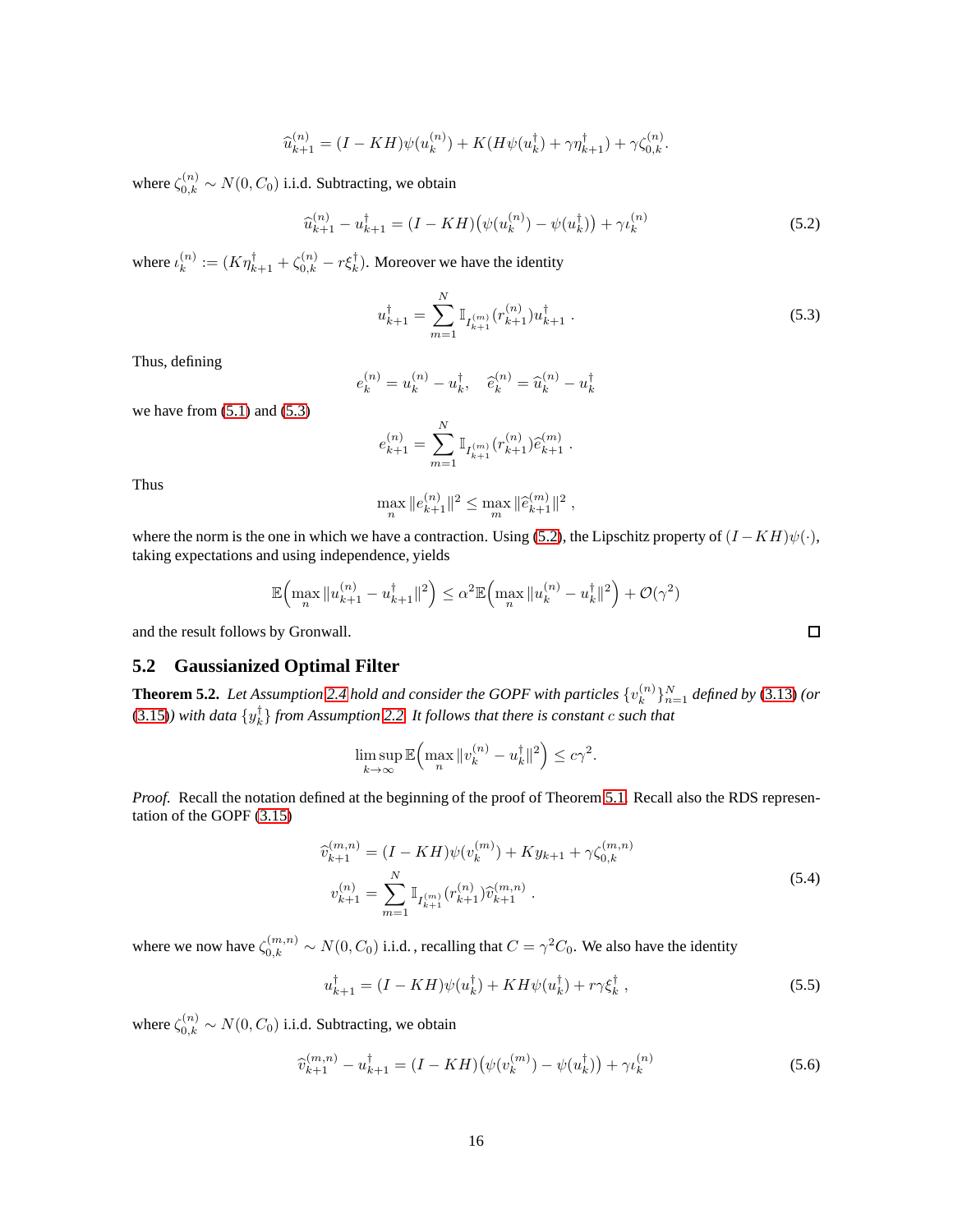where  $\iota_k^{(n)}$  $k_{k}^{(n)} := (K\eta_{k+1}^{\dagger} + \zeta_{0,k}^{(n)} - r\xi_{k}^{\dagger}).$  Note that

<span id="page-16-1"></span>
$$
u_{k+1}^{\dagger} = \sum_{m=1}^{N} \mathbb{I}_{I_{k+1}^{(m)}}(r_{k+1}^{(n)}) u_{k+1}^{\dagger}
$$
 (5.7)

so that, defining

$$
e_k^{(n)} = v_k^{(n)} - u_k^{\dagger}, \quad \hat{e}_k^{(m,n)} = \hat{v}_k^{(m,n)} - u_k^{\dagger}
$$

we have from [\(5.4\)](#page-15-2), [\(5.6\)](#page-15-3) and [\(5.7\)](#page-16-1)

$$
e_{k+1}^{(n)} = \sum_{m=1}^{N} \mathbb{I}_{I_{k+1}^{(m)}}(r_{k+1}^{(n)}) \hat{e}_{k+1}^{(m,n)}.
$$

Thus

$$
\max_{n} \|e_{k+1}^{(n)}\|^2 \le \max_{m} \|\widehat{e}_{k+1}^{(m,n)}\|^2,
$$

where the norm is the one in which we have a contraction. Using [\(5.6\)](#page-15-3), using the Lipschitz property of  $(I KH\psi(\cdot)$ , taking expectations and using independence, gives

$$
\mathbb{E}\Bigl(\max_n\|v_{k+1}^{(n)}-u_{k+1}^\dagger\|^2\Bigr)\leq \alpha^2\mathbb{E}\Bigl(\max_n\|v_k^{(n)}-u_k^\dagger\|^2\Bigr)+\mathcal{O}(\gamma^2)\;.
$$

<span id="page-16-0"></span>The result follows by Gronwall.

# **6 Consistency in the Large Particle Limit**

In this section we state and prove consistency results for the BPF, OPF and GOPF introduced in Section [3.](#page-7-0) For the BPF the result is well known but we reproduce it here as it serves as an ideological template for the more complicated proofs to follow; furthermore we present the clean proof given in [\[34\]](#page-25-15) (see also [\[25,](#page-25-2) Chapter 4]) as this particular approach to the result generalizes naturally to the OPF and GOPF.

#### **6.1 Bootstrap Particle Filter**

In the following, we let  $f_{k+1} : \mathcal{X} \to \mathbb{R}$  be any function with  $f_{k+1}(u_{k+1}) \propto P(y_{k+1}|u_{k+1})$ ; any proportionality constant will suffice, but the normalization constant is of course natural. As in previous sections, we let  $\mu_k$ denote the filtering distribution. The following theorem is stated and then proved through a sequence of lemmas in the remainder of the subsection.

<span id="page-16-3"></span>**Theorem 6.1.** *Let*  $\hat{\rho}_k^N$ ,  $\rho_k^N$  *be the BPFs defined by* [\(3.6\)](#page-8-0), [\(3.2\)](#page-7-3) *respectively, and suppose that there exists a constant*  $\kappa \in (0,1]$  *such that* 

<span id="page-16-5"></span><span id="page-16-4"></span><span id="page-16-2"></span>
$$
\kappa \le f_{k+1}(u_{k+1}) \le \kappa^{-1} \tag{6.1}
$$

*for all*  $u_{k+1} \in \mathcal{X}$ ,  $y_{k+1} \in \mathcal{Y}$  *and*  $k \in \{0, \ldots, K-1\}$ *. Then we have* 

$$
d(\widehat{\rho}_K^N, \mu_K) \le \sum_{k=1}^K (2\kappa^{-2})^k N^{-1/2}
$$
\n(6.2)

*and*

$$
d(\rho_K^N, \mu_K) \le \sum_{k=0}^K (2\kappa^{-2})^k N^{-1/2}
$$
\n(6.3)

*for all*  $K, N \geq 1$ *.* 

**Remark 6.2.** Note that the constant  $\kappa^{-2}$  appearing in the estimates above arises as the ratio of the upper and lower bounds in [\(6.1\)](#page-16-2). In particular, we cannot optimize  $\kappa$  by choosing a different proportionality constant for  $f_{k+1}$ .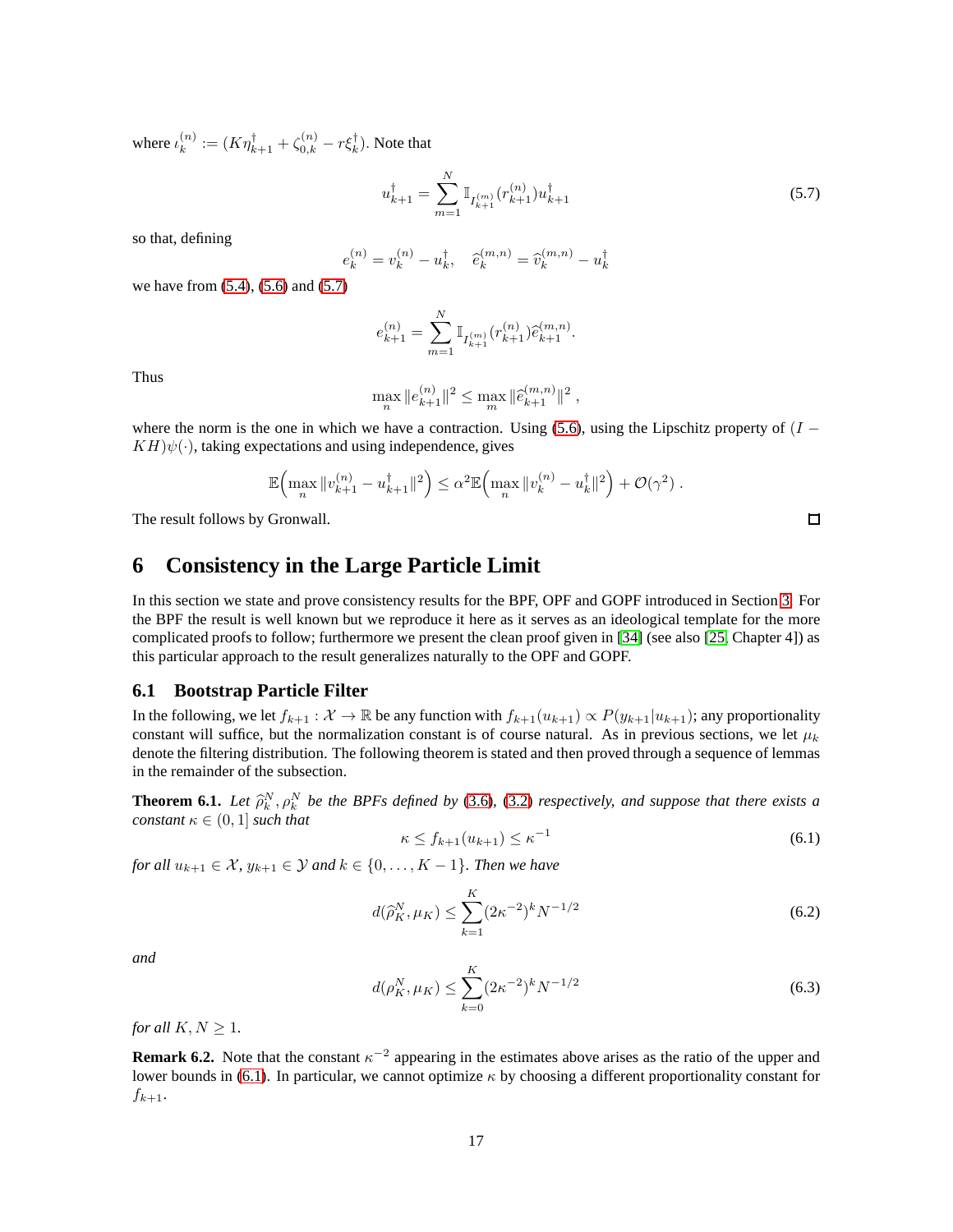It is straightforward to check that the filtering distribution satisfies the recursion

<span id="page-17-2"></span>
$$
\mu_{k+1} = L_{k+1} P \mu_k \tag{6.4}
$$

as this is nothing more than a statement of the Bayes formula calculation given in [\(3.5\)](#page-8-1). Here  $P : \mathcal{M}(\mathcal{X}) \to$  $\mathcal{M}(\mathcal{X})$  is the Markov semigroup

$$
P\nu(A) = \int_A P(u_{k+1}|u_k)\nu(du_k),
$$

which gives the prior, and  $L_{k+1} : \mathcal{M}(\mathcal{X}) \to \mathcal{M}(\mathcal{X})$  is the likelihood operator

$$
L_{k+1}\nu(A) = \int_A Z^{-1}P(y_{k+1}|u_{k+1})\nu(du_{k+1})
$$

for each  $A \subset \mathcal{X}$  measurable and Z is a normalization constant.

In terms of understanding the approximation properties of the BPF, the key observation is that the measures  $\{\hat{\rho}_k^N\}_{k\geq 0}$  satisfy the recursion

<span id="page-17-1"></span>
$$
\widehat{\rho}_{k+1}^N = L_{k+1} S^N P \widehat{\rho}_k^N \qquad \widehat{\rho}_0^N = \mu_0. \tag{6.5}
$$

where  $P: \mathcal{M}(\mathcal{X}) \to \mathcal{M}(\mathcal{X})$  is the Markov semigroup and, as defined in Section [1.3,](#page-2-0)  $S^N: \mathcal{M}(\mathcal{X}) \to \mathcal{M}(\mathcal{X})$ is the sampling operator. The convergence of the measures is quantified by the metric on random elements of  $\mathcal{M}(\mathcal{X})$  defined by

$$
d(\mu, \nu) = \sup_{|f|_{\infty} \le 1} \sqrt{\mathbb{E}^{\omega} |\mu(f) - \nu(f)|^2} ,
$$

where, in our setting,  $\mathbb{E}^{\omega}$  will always denote expectation with respect to the randomness in the sampling operator  $S<sup>N</sup>$ ; this metric reduces to twice the total variation metric, used in studying ergodicity, when the measures are not random. The main ingredients for the proof are the following three estimates for the operators  $P, S^N$  and  $L_{k+1}$  with respect to the metric d.

<span id="page-17-3"></span>**Lemma 6.3.** *We have the following*

$$
1. \ \sup_{\nu \in \mathcal{M}(\mathcal{X})} d(S^N \nu, \nu) \le N^{-1/2}.
$$

*2.*  $d(P\mu, P\nu) \leq d(\mu, \nu)$  *for all*  $\mu, \nu \in \mathcal{M}(\mathcal{X})$ *.* 

*Proof.* See [\[25,](#page-25-2) Lemma 4.7, Lemma 4.8].

We state the following Lemma in a slightly more general form than necessary for the BPF, as it will be applied in different contexts for the optimal particle filters.

<span id="page-17-0"></span>**Lemma 6.4.** *Let* Z *be a finite dimensional Euclidean space. Suppose that*  $g_{k+1} : \mathcal{Z} \to [0, \infty)$  *is bounded and that there exists*  $\kappa \in (0,1]$  *such that* 

$$
\kappa \le g_{k+1}(u) \le \kappa^{-1} \tag{6.6}
$$

*for all*  $u \in \mathcal{Z}$  *and define*  $G_{k+1} : \mathcal{M}(\mathcal{Z}) \to \mathcal{M}(\mathcal{Z})$  *by*  $G_{k+1}(\nu)(\varphi) = \nu(g_{k+1}\varphi)/\nu(g_{k+1})$ *. Then* 

$$
d(G_{k+1}\mu, G_{k+1}\nu) \le (2\kappa^{-2})d(\mu, \nu)
$$

*for all*  $\mu, \nu \in \mathcal{M}(\mathcal{Z})$ *.* 

*Proof.* See [\[25,](#page-25-2) Lemma 4.9].

We can now prove the consistency result.

*Proof of Theorem [6.1.](#page-16-3)* First note that, taking  $\mathcal{Z} = \mathcal{X}$  and  $g_{k+1} = f_{k+1}$  in Lemma [6.4,](#page-17-0) we obtain  $G_{k+1}\nu =$  $L_{k+1}\nu$ . Thus, by [\(6.1\)](#page-16-2), it follows that  $d(L_{k+1}\mu, L_{k+1}\nu) \leq (2\kappa^{-2})d(\mu,\nu)$  for all  $\mu,\nu \in \mathcal{M}(\mathcal{X})$ . Combining this fact with the recursions given in  $(6.5)$ ,  $(6.4)$  and the estimates given in Lemmas [6.3](#page-17-3) we have

$$
d(\widehat{\rho}_{k+1}^N, \mu_{k+1}) = d(L_{k+1}S^N P \widehat{\rho}_k^N, L_{k+1}P\mu_k)
$$

 $\Box$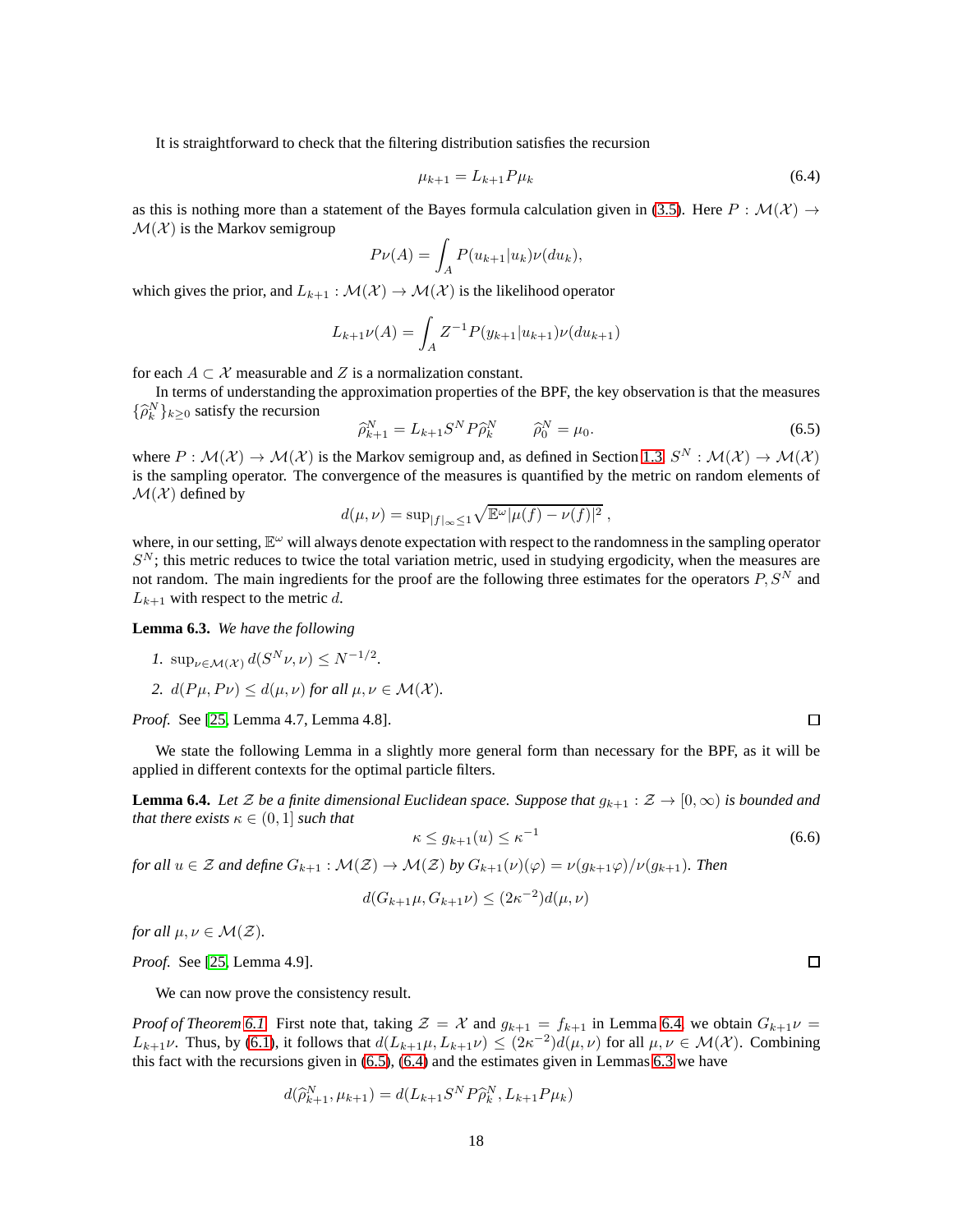$$
\leq 2\kappa^{-2}d(S^NP\widehat{\rho}_k^N, P\mu_k)
$$
  
\n
$$
\leq 2\kappa^{-2} (d(S^NP\widehat{\rho}_k^N, P\widehat{\rho}_k^N) + d(P\widehat{\rho}_k^N, P\mu_k))
$$
  
\n
$$
\leq 2\kappa^{-2}N^{-1/2} + 2\kappa^{-2}d(\widehat{\rho}_k^N, \mu_k).
$$

And since  $\hat{\rho}_0^N = \mu_0$ , we obtain [\(6.2\)](#page-16-4) by induction. Moreover, since  $\rho_k = S^N \hat{\rho}_k^N$ 

$$
d(\rho_k, \mu_k) = d(S^N \widehat{\rho}_k^N, \mu_k) \leq d(S^N \widehat{\rho}_k^N, \widehat{\rho}_k^N) + d(\widehat{\rho}_k^N, \mu_k)
$$

and [\(6.3\)](#page-16-5) follows.

#### **6.2 Sequential Importance Resampler**

In this section we will apply the above strategy to prove the corresponding consistency result for the OPF. Instead of restricting to the OPF, we will obtain results for the sequential importance resampler (SIR), for which the OPF is a special case. See [\[11,](#page-24-1) sections II, III] for background in sequential importance sampling, and on the use of resampling. As with the OPF, the SIR is an empirical measure

<span id="page-18-1"></span>
$$
\mu_k^N = \sum_{n=1}^N \frac{1}{N} \delta_{u_k^{(n)}} . \tag{6.7}
$$

We will abuse notation slightly by keeping the same notation for the OPF and the SIR. The particle positions are drawn from a proposal distribution  $\pi(u_{k+1}|u_k, y_{k+1})$  and re-weighted accordingly. As usual, the positions are initialized with  $u_0^{(n)} \sim \mu_0$  and updated by

- 1. Draw  $\hat{u}_{k+1}^{(n)}$  from  $\pi(u_{k+1}|u_k^{(n)})$  $x^{(n)}_k, y_{k+1})$
- 2. Define the weights  $w_{k+1}^{(n)}$  for  $n = 1, ..., N$  by

$$
w_{k+1}^{(n),*} = \frac{P(y_{k+1}|\widehat{u}_{k+1}^{(n)})P(\widehat{u}_{k+1}^{(n)}|u_k^{(n)})}{\pi(\widehat{u}_{k+1}^{(n)}|u_k^{(n)}, y_{k+1})} \quad , \quad w_{k+1}^{(n)} = \frac{w_{k+1}^{(n),*}}{\sum_{m=1}^N w_{k+1}^{(m),*}}.
$$

3. Draw  $u_{k+1}^{(n)}$  from  $\{\widehat{u}_{k+1}^{(m)}\}_{m=1}^N$  with weights  $\{w_{k+1}^{(m)}\}_{m=1}^N$ .

Thus, if we take the proposal to be  $\pi(u_{k+1}|u_k, y_{k+1}) = P(u_{k+1}|u_k, y_{k+1})$  then we obtain the OPF [\(3.7\)](#page-8-2). Without being more specific about the proposal  $\pi$ , it is not possible to represent the SIR as a random dynamical system in general.

Precisely as with the OPF, for the SIR we define the related filter

<span id="page-18-0"></span>
$$
\widehat{\mu}_k^N = \sum_{n=1}^N w_k^{(n)} \delta_{\widehat{u}_k^{(n)}}
$$
\n(6.8)

with  $\hat{\mu}_0^N = \mu_0$  and note the important identity  $\mu_k^N = S^N \hat{\mu}_k^N$ . The following theorem, and corollary, are proved in the remainder of the subsection, through a sequence of lemmas.

<span id="page-18-4"></span>**Theorem 6.5.** *Let*  $\hat{\mu}^N$ *,*  $\mu^N$  *be the SIR filters defined by* [\(6.8\)](#page-18-0)*,* [\(6.7\)](#page-18-1) *respectively, with proposal distribution* π*. Suppose that there exists*  $f_{k+1} : \mathcal{X} \times \mathcal{X} \to \mathbb{R}$  *with* 

$$
f_{k+1}(u_{k+1}, u_k) \propto \frac{P(y_{k+1}|u_{k+1})P(u_{k+1}|u_k)}{\pi(u_{k+1}|u_k, y_{k+1})}
$$
(6.9)

*and satisfying*

<span id="page-18-3"></span><span id="page-18-2"></span>
$$
\kappa \le f_{k+1}(u_{k+1}, u_k) \le \kappa^{-1} \tag{6.10}
$$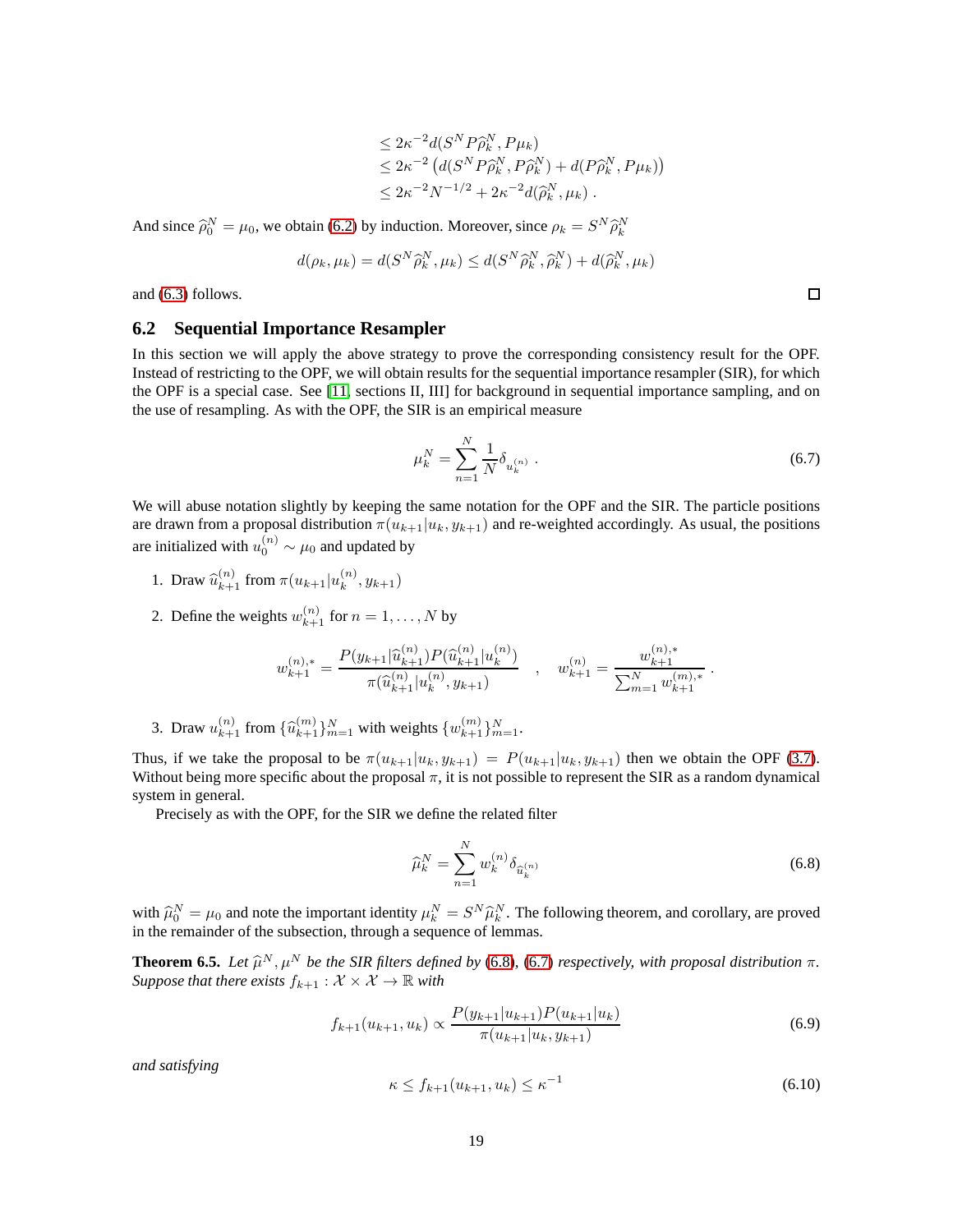*for all*  $u_{k+1}, u_k \in \mathcal{X}, k \in \{0, \ldots, K-1\}$  *and some*  $\kappa \in (0, 1]$ *. Then we have* 

$$
d(\widehat{\mu}_K^N, \mu_K) \le \sum_{k=1}^K (2\kappa^{-2})^k N^{-1/2}
$$
\n(6.11)

*and*

$$
d(\mu_K^N, \mu_K) \le \sum_{k=0}^K (2\kappa^{-2})^k N^{-1/2}
$$
\n(6.12)

*for all*  $K, N \geq 1$ *.* 

**Remark 6.6.** As for the boostrap particle filter, the appearance of  $\kappa^{-2}$  reflects the ratio of the upper and lower bounds in [\(6.9\)](#page-18-2); hence there is nothing to be gained from optimizing over the constant of proportionality. If we let

$$
f_{k+1}(u_{k+1}, u_k) = \frac{P(y_{k+1}|u_{k+1})P(u_{k+1}|u_k)}{\pi(u_{k+1}|u_k, y_{k+1})}
$$

then the estimate [\(6.10\)](#page-18-3) is equivalent to

$$
\kappa \pi(u_{k+1}|u_k, y_{k+1}) \leq P(y_{k+1}|u_{k+1})P(u_{k+1}|u_k) \leq \kappa^{-1} \pi(u_{k+1}|u_k, y_{k+1}).
$$

This can thus be interpreted as a quantification of equivalence between measures  $\pi$  and the optimal proposal  $P(y_{k+1}|u_{k+1})P(u_{k+1}|u_k).$ 

**Remark 6.7.** It is important to note that Assumption [2.1](#page-3-2) on the dynamics-observation model is not required by Theorem [6.5.](#page-18-4) For the consistency results, Assumption [2.1](#page-3-2) is only used to ensure that [\(6.10\)](#page-18-3) holds. This observation leads to the following corollary.

<span id="page-19-2"></span>**Corollary 6.8.** Let  $\hat{\mu}^N, \mu^N$  be the OPFs defined in [\(3.11\)](#page-9-1), [\(3.7\)](#page-8-2) respectively and satisfying Assumption [2.1.](#page-3-2) *Then there is*  $\kappa = \kappa(Y_K)$  *such that we have* 

<span id="page-19-0"></span>
$$
d(\widehat{\mu}_K^N, \mu_K) \le \sum_{k=1}^K (2\kappa^{-2})^k N^{-1/2}
$$
\n(6.13)

*and*

<span id="page-19-1"></span>
$$
d(\mu_K^N, \mu_K) \le \sum_{k=0}^K (2\kappa^{-2})^k N^{-1/2}
$$
\n(6.14)

*for all*  $K, N \ge 1$  *and where*  $\kappa^{-1} = \exp \left( \max_{0 \le j \le K-1} |y_{j+1}|^2 + \sup_v |H\psi(v)|_S^2 \right)$ .

Although similar to the argument for the BPF, the recursion argument for the SIR is necessarily more complicated than that for the BPF, as the weights  $w_{k+1}^{(n)}$  can potentially depend on both  $u_{k+1}^{(n)}$  and  $u_k^{(n)}$  $\binom{n}{k}$ . This suggests that we must build a recursion which updates measures on a joint space  $(u_{k+1}, u_k) \in \mathcal{X} \times \mathcal{X}$ . This would also be necessary if we restricted our attention to the OPF, as the weights are defined using  $u_k^{(n)}$  $k^{(n)}$  and not the particle positions  $\hat{u}_{k+1}^{(n)}$  after the proposal.

The recursion is defined using the following three operators.

1. First  $P_{k+1}^{\pi}$  maps probability measures on X to probability measures on  $\mathcal{X} \times \mathcal{X}$  by

$$
P_{k+1}^{\pi} \mu(A) = \iint_A \pi(u_{k+1}|u_k, y_{k+1}) \mu(du_k) du_{k+1}
$$

where A is a measurable subset of  $\mathcal{X} \times \mathcal{X}$ .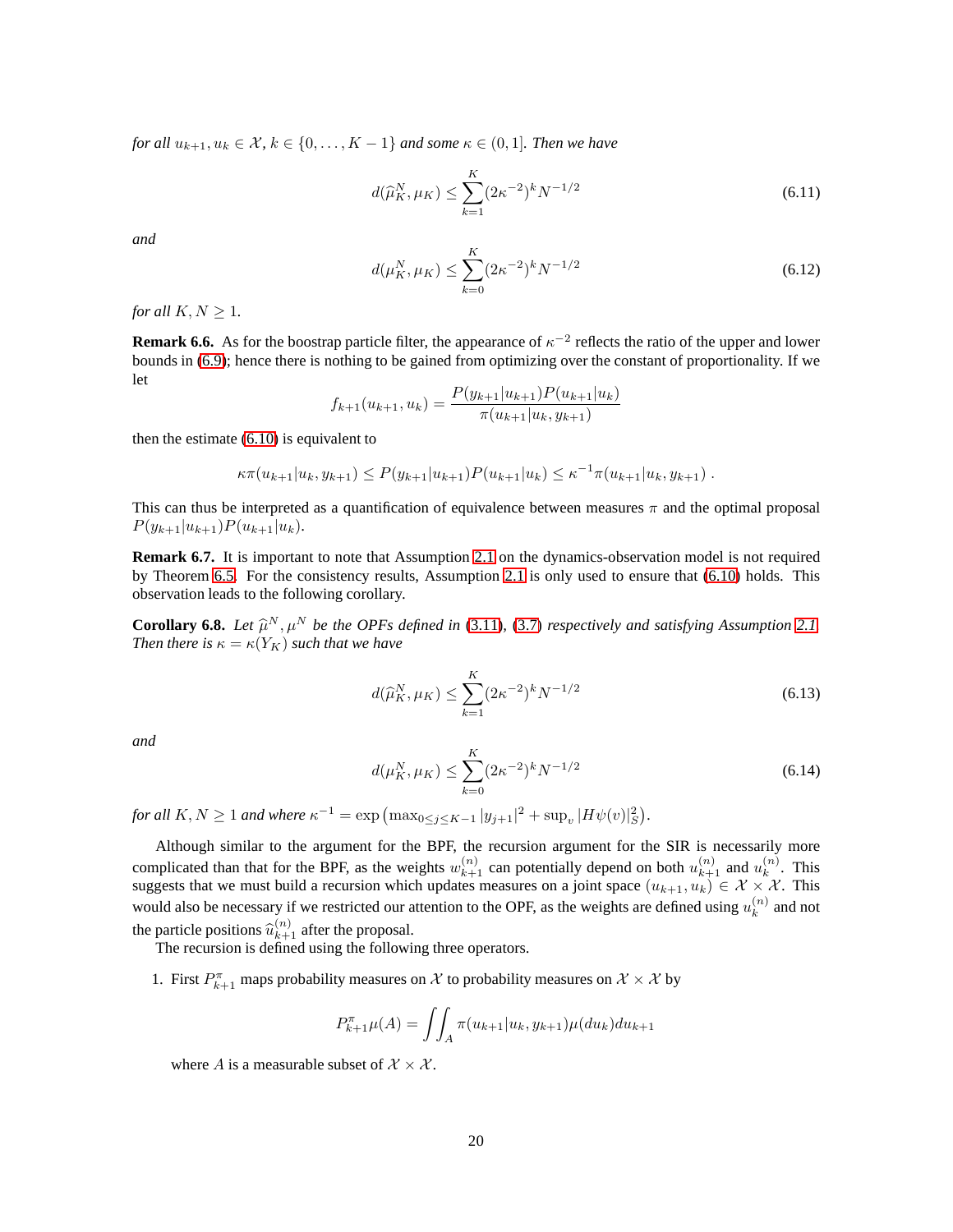2. The reweighting operator  $L_{k+1}^{\pi}$  maps probability measures on  $\mathcal{X} \times \mathcal{X}$  to probability measures on  $\mathcal{X} \times \mathcal{X}$ and is defined by

$$
L_{k+1}^{\pi}Q(A) = Z^{-1} \int \int_{A} w_{k+1}(u_{k+1}, u_k) Q(du_{k+1}, du_k)
$$

where  $Z$  is the normalization constant of the resulting measure. The weight function is given by

$$
w_{k+1}(u_{k+1}, u_k) = \frac{P(y_{k+1}|u_{k+1})P(u_{k+1}|u_k)}{\pi(u_{k+1}|u_k, y_{k+1})}
$$

.

<span id="page-20-0"></span> $\Box$ 

3. Finally, M maps probability measures on  $\mathcal{X} \times \mathcal{X}$  into probability measures on X via marginalization onto the first component:

$$
MQ(B) = \int \int_{B \times \mathcal{X}} Q(du_{k+1}, du_k)
$$

It is easy to see that the posterior  $\mu_k$  satisfies a natural recursion in terms of these operators.

<span id="page-20-1"></span>**Lemma 6.9.**  $\mu_{k+1} = ML_{k+1}^{\pi} P_{k+1}^{\pi} \mu_k$ 

.

*Proof.* Let  $P(u_k|Y_k)$  denote the density of  $\mu_k$ , then  $P_{k+1}^{\pi} \mu_k$  is a measure on  $\mathcal{X} \times \mathcal{X}$  with density

$$
\pi(u_{k+1}|u_k, y_{k+1})P(u_k|Y_k) .
$$

And  $L_{k+1}^{\pi}P_{k+1}^{\pi} \mu_k$  is a measure on  $\mathcal{X} \times \mathcal{X}$  with density

$$
Z^{-1}w_{k+1}(u_{k+1},u_k)\pi(u_{k+1}|u_k,y_{k+1})P(u_k|Y_k)=Z^{-1}P(y_{k+1}|u_{k+1})P(u_{k+1}|u_k)P(u_k|Y_k).
$$

Finally,  $ML_{k+1}^{\pi}P_{k+1}^{\pi} \mu_k$  is a measure on X with density

$$
\int_{\mathcal{X}} Z^{-1} P(y_{k+1}|u_{k+1}) P(u_{k+1}|u_k) P(u_k|Y_k) du_k = Z^{-1} P(y_{k+1}|u_{k+1}) P(u_{k+1}|Y_k).
$$
 (6.15)

Similarly, for the normalization factor, we have

$$
Z = \int \int_{\mathcal{X} \times \mathcal{X}} P(y_{k+1}|u_{k+1}) P(u_{k+1}|u_k) P(u_k|Y_k) du_k du_{k+1} = \int_{\mathcal{X}} P(y_{k+1}|u_{k+1}) P(u_{k+1}|Y_k) du_k
$$

and thus by Bayes' formula [\(6.15\)](#page-20-0) is equal to  $P(u_{k+1}|Y_{k+1})$  as required.

We now show that an associated recursion is satisfied by the SIR filter  $\hat{\mu}^N$ .

<span id="page-20-2"></span>**Lemma 6.10.** *Let*  $\widehat{\mu}^N$  *be the SIR filter given by* [\(6.8\)](#page-18-0)*, then* 

$$
\widehat{\mu}_{k+1}^N = M L_{k+1}^\pi S^N P_{k+1}^\pi \widehat{\mu}_k^N
$$

for all  $k \geq 0$  and  $N \geq 1$ , where  $S^N$  denotes the sampling operator acting on  $\mathcal{M}(\mathcal{X} \times \mathcal{X})$ . *Proof.* By definition,  $\hat{\mu}_k^N = \sum_{n=1}^N w_k^{(n)}$  $\int_k^{(n)} \delta_{\widehat{u}_k^{(n)}}$  so that  $P_{k+1}^{\pi} \widehat{\mu}_k^N \in \mathcal{M}(\mathcal{X} \times \mathcal{X})$  with density

$$
\sum_{n=1}^N w_k^{(n)} \pi(u_{k+1}|\widehat{u}_k^{(n)}, y_{k+1}) \delta(u_k - \widehat{u}_k^{(n)}) .
$$

Note that a sample  $U \sim P_{k+1}^{\pi} \hat{\mu}_k^N$  is a pair  $(\hat{u}_{k+1}^{(n)}, u_k^{(n)})$  $\binom{n}{k}$  obtained as follows: first draw a sample  $u_k^{(n)}$  $\binom{n}{k}$  from  $\{\widehat{u}_k^{(n)}\}$  ${k \choose k}$  $_{n=1}^N$  with weights  $\{w_k^{(n)}\}$  $\{n \choose k}_{n=1}^N$  and then draw sample  $\widehat{u}_{k+1}^{(n)}$  from  $\pi(u_{k+1}|u_k^{(n)})$  $k^{(n)}$ ,  $y_{k+1}$ ). Thus, by definition of the  $\widehat{u}_{k+1}^{(n)}$  sequence we see that  $S^N P_{k+1}^{\pi} \widehat{\mu}_k^N$  has density

$$
\frac{1}{N} \sum_{n=1}^{N} \delta(u_{k+1} - \widehat{u}_{k+1}^{(n)}) \delta(u_k - u_k^{(n)}) .
$$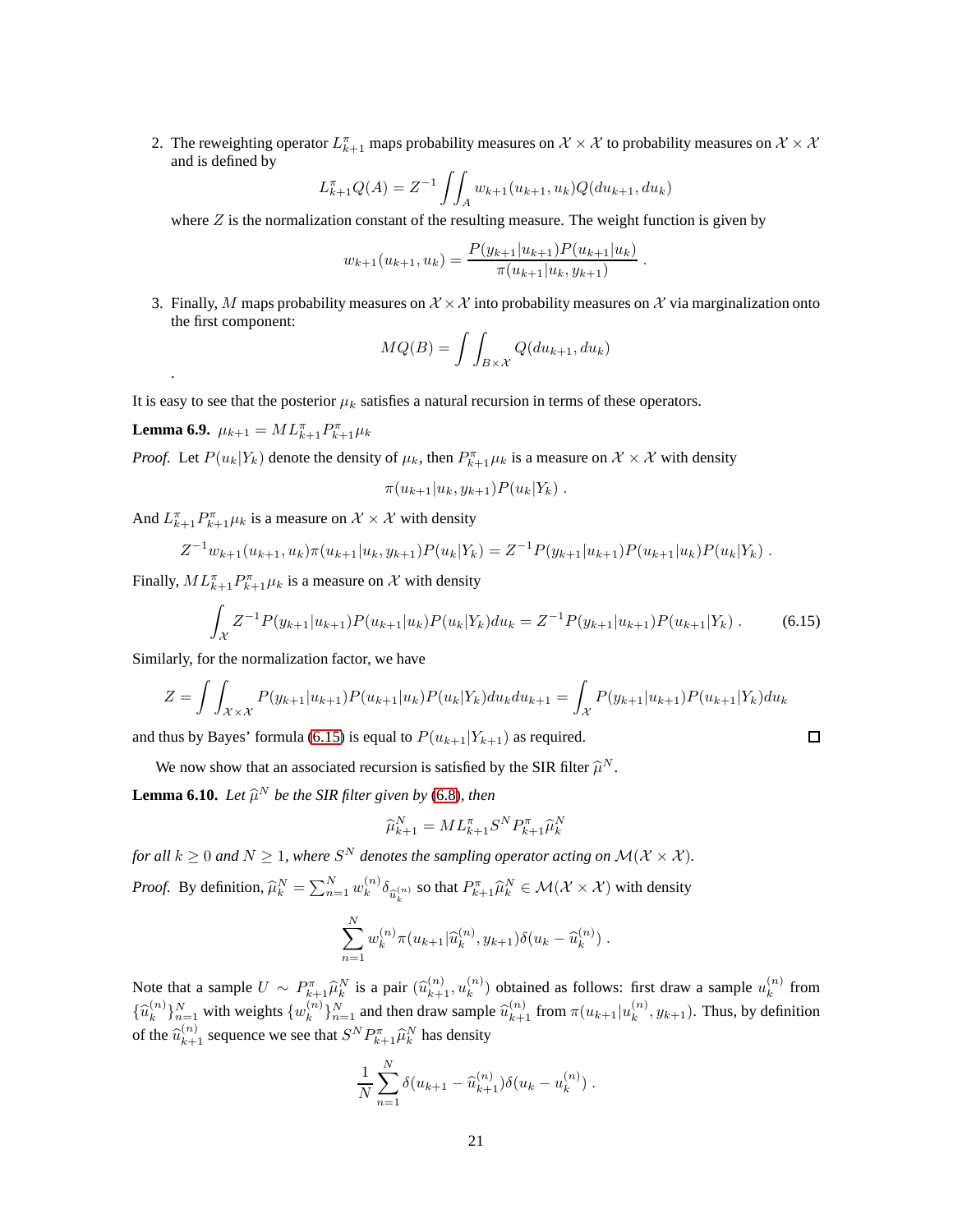It follows that  $L_{k+1}^{\pi} S^N P_{k+1}^{\pi} \mu_k^N$  has density

$$
\sum_{n=1}^{N} Z^{-1} w_{k+1}(\widehat{u}_{k+1}^{(n)}, u_k^{(n)}) \delta(u_{k+1} - \widehat{u}_{k+1}^{(n)}) \delta(u_k - u_k^{(n)})
$$

and  $ML_{k+1}^{\pi} S^N P_{k+1}^{\pi} \mu_k^N$  has density

$$
\sum_{n=1}^{N} Z^{-1} w_{k+1}(\widehat{u}_{k+1}^{(n)}, u_k^{(n)}) \delta(u_{k+1} - \widehat{u}_{k+1}^{(n)}) .
$$

Lastly, the normalization factor is given by

$$
Z = \int \int_{\mathcal{X} \times \mathcal{X}} \sum_{n=1}^{N} w_{k+1}(\widehat{u}_{k+1}^{(n)}, u_k^{(n)}) \delta(u_{k+1} - \widehat{u}_{k+1}^{(n)}) \delta(u_k - u_k^{(n)}) du_k du_{k+1} = \sum_{n=1}^{N} w_{k+1}(\widehat{u}_{k+1}^{(n)}, u_k^{(n)}) ,
$$

so that  $Z^{-1}w_{k+1}(\widehat{u}_{k+1}^{(n)}, u_k^{(n)})$  $\binom{n}{k}$  =  $w_{k+1}^{(n)}$  and we obtain the result.

In the final step before proving Theorem [6.5,](#page-18-4) we state some simple properties for the operators appearing in the recursions. Note that these are similar but not (all) immediately implied by the corresponding results for the BPF, Lemma [6.3.](#page-17-3)

<span id="page-21-0"></span>**Lemma 6.11.** *We have the following simple estimates:*

- *1.*  $d(M\nu, M\mu) \leq d(\nu, \mu)$ .
- 2.  $d(P_{k+1}^{\pi} \nu, P_{k+1}^{\pi} \mu) \leq d(\nu, \mu)$
- 3.  $\sup_{\nu \in \mathcal{M}(\mathcal{X} \times \mathcal{X})} d(S^N \nu, \nu) \le N^{-1/2}$

*Proof.* Let  $\tilde{f}(x, y) = f(x)$  and let  $g(x, y)$  denote an arbitrary function. Then

$$
M\nu(f) - M\mu(f) = \nu(\tilde{f}) - \mu(\tilde{f})
$$

The first inequality follows immediately from taking supremum over all  $|f| \leq 1$ , which is necessarily smaller than the supremum of  $\nu(g) - \mu(g)$  over all  $|g| \leq 1$ .

We also have

$$
P^{\pi}_{k+1}\nu(g) - P^{\pi}_{k+1}\mu(g) = \nu(g^{\pi}) - \mu(g^{\pi})
$$

where  $g^{\pi}(u_k) = \int g(u_{k+1}, u_k) \pi(u_{k+1}|u_k, Y_{k+1}) du_{k+1}$ . And since  $|g^{\pi}|_{\infty} \leq 1$ , the second inequality follows. The third inequality is proven in [\[25,](#page-25-2) Lemma 4.7], simply replacing X with  $X \times X$ .  $\Box$ 

We can now proceed with the main result.

*Proof of Theorem* [6.5.](#page-18-4) In the context of Lemma [6.4,](#page-17-0) take  $\mathcal{Z} = \mathcal{X} \times \mathcal{X}$  and  $g_{k+1} = f_{k+1}$ , it follows that  $G_{k+1}\nu = L_{k+1}^{\pi}\nu$ . Indeed, for any  $\varphi : \mathcal{X} \times \mathcal{X} \to \mathbb{R}$  and with  $g_{k+1} = Z^{-1}w_{k+1}$  we have

$$
G_{k+1}\nu(\varphi) = \frac{\nu(g_{k+1}\varphi)}{\nu(g_{k+1})} = \frac{\nu(w_{k+1}\varphi)}{\nu(w_{k+1})} = L_{k+1}^{\pi}\nu(\varphi) .
$$

By Assumption [6.10,](#page-18-3) we therefore obtain from Lemma [6.4](#page-17-0) that

$$
d(L_{k+1}^\pi\mu,L_{k+1}^\pi\nu)\leq (2\kappa^{-2})d(\mu,\nu)
$$

for all  $\mu, \nu \in \mathcal{M}(\mathcal{X} \times \mathcal{X})$ .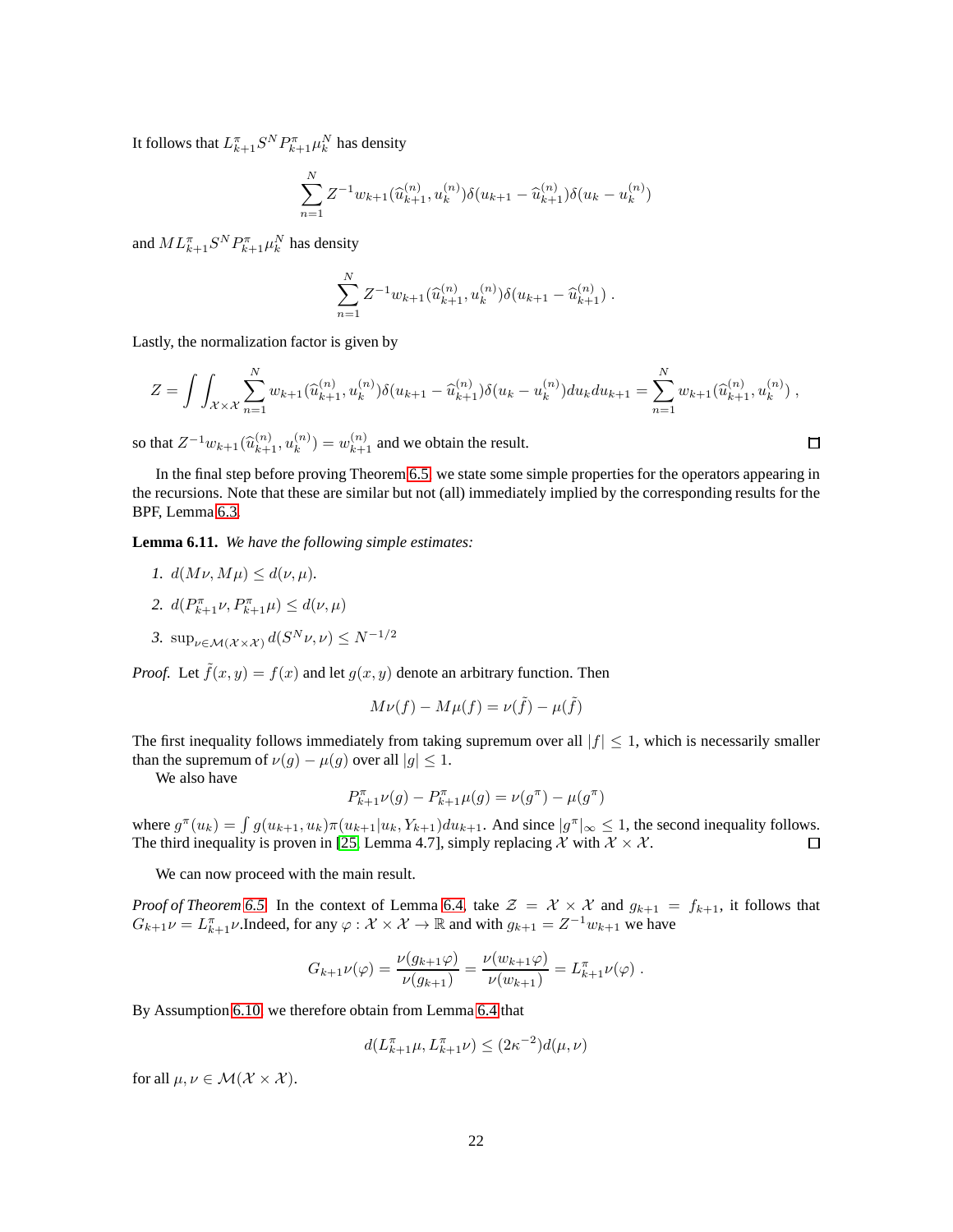Thus, using the recursions given in Lemmas [6.9,](#page-20-1) [6.10](#page-20-2) and the estimates given in Lemma [6.11,](#page-21-0) we obtain

$$
d(\widehat{\mu}_{k+1}^{N}, \mu_{k+1}) = d(ML_{k+1}^{\pi} S^{N} P_{k+1}^{\pi} \widehat{\mu}_{k}^{N}, ML_{k+1}^{\pi} P_{k+1}^{\pi} \mu_{k})
$$
  
\n
$$
\leq d(L_{k+1}^{\pi} S^{N} P_{k+1}^{\pi} \widehat{\mu}_{k}^{N}, L_{k+1}^{\pi} P_{k+1}^{\pi} \mu_{k})
$$
  
\n
$$
\leq 2\kappa^{-2} d(S^{N} P_{k+1}^{\pi} \widehat{\mu}_{k}^{N}, P_{k+1}^{\pi} \mu_{k})
$$
  
\n
$$
\leq 2\kappa^{-2} (d(S^{N} P_{k+1}^{\pi} \widehat{\mu}_{k}^{N}, P_{k+1}^{\pi} \widehat{\mu}_{k}^{N}) + d(P_{k+1}^{\pi} \widehat{\mu}_{k}^{N}, P_{k+1}^{\pi} \mu_{k}))
$$
  
\n
$$
\leq 2\kappa^{-2} N^{-1/2} + 2\kappa^{-2} d(\widehat{\mu}_{k}^{N}, \mu_{k}).
$$

and since  $\hat{\mu}_0^N = \mu_0$ , we obtain [\(6.13\)](#page-19-0) by induction. Moreover, since  $\mu_k^N = S^N \hat{\mu}_k^N$ 

$$
d(\mu_k^N, \mu_k) = d(S^N \widehat{\mu}_k^N, \mu_k) \leq d(S^N \widehat{\mu}_k^N, \widehat{\mu}_k^N) + d(\widehat{\mu}_k^N, \mu_k)
$$

and [\(6.14\)](#page-19-1) follows.

The corollary follows immediately.

*Proof of Corollary [6.8.](#page-19-2)* For the OPF we have

$$
\pi(u_{k+1}|u_k, y_{k+1}) = P(u_{k+1}|u_k, y_{k+1}) = \frac{P(y_{k+1}|u_{k+1})P(u_{k+1}|u_k)}{P(y_{k+1}|u_k)}
$$

where we have applied Bayes formula in the final equality. But under Assumption [2.1](#page-3-2) we have that

$$
P(y_{k+1}|u_k) = Z_S^{-1} \exp\left(-\frac{1}{2}|y_{k+1} - H\psi(u_k)|_S^2\right).
$$

Thus we define  $f_{k+1}$  by

$$
f_{k+1}(u_{k+1}, u_k) = Z_S \frac{P(y_{k+1}|u_{k+1})P(u_{k+1}|u_k)}{\pi(u_{k+1}|u_k, y_{k+1})} = \exp\left(-\frac{1}{2}|y_{k+1} - H\psi(u_k)|_S^2\right)
$$

and hence [\(6.10\)](#page-18-3) holds with  $\kappa^{-1} = \exp \left( \max_{0 \le j \le K-1} |y_{j+1}|^2 + \sup_v |H\psi(v)|_S^2 \right)$ , which, for each  $Y_k$ , is finite by Assumption [2.1.](#page-3-2) The result follows from Theorem [6.5.](#page-18-4)  $\Box$ 

### **6.3 Gaussianized Optimal Particle Filter**

In this section we derive the consistency result for the GOPF.

**Theorem 6.12.** Let  $v^N$  be the GOPF defined by [\(3.12\)](#page-10-3) and let Assumption [2.1](#page-3-2) hold. Then there is  $\kappa = \kappa(Y_K)$ *such that*

$$
d(\nu_K^N, \mu_K) \le \sum_{k=0}^K (2\kappa^{-2})^k N^{-1/2}
$$

*for all*  $K, N \ge 1$ , where  $\kappa^{-1} = \exp \left( \max_{0 \le j \le K-1} |y_{j+1}|^2 + \sup_v |H\psi(v)|_S^2 \right)$ .

For the GOPF, the consistency proof uses the same strategy, but turns out to be much more straightforward. First note that the decomposition of the filtering distribution given in [\(3.10\)](#page-9-2) gives the recursion formula

<span id="page-22-0"></span>
$$
\mu_{k+1} = Q_{k+1} K_{k+1} \mu_k \tag{6.16}
$$

where  $K_{k+1}$ :  $\mathcal{M}(\mathcal{X}) \to \mathcal{M}(\mathcal{X})$  is defined by

$$
K_{k+1}\mu(A) = Z^{-1} \int_A P(y_{k+1}|u_k)\mu(du_k)
$$

for all measurable  $A \subset \mathcal{X}$  where Z is the normalization constant, and  $Q_{k+1} : \mathcal{M}(\mathcal{X}) \to \mathcal{M}(\mathcal{X})$  is the Markov semigroup with kernel  $P(u_{k+1}|u_k, y_{k+1})$ .

Moreover, we have the following recursion for the GOPF.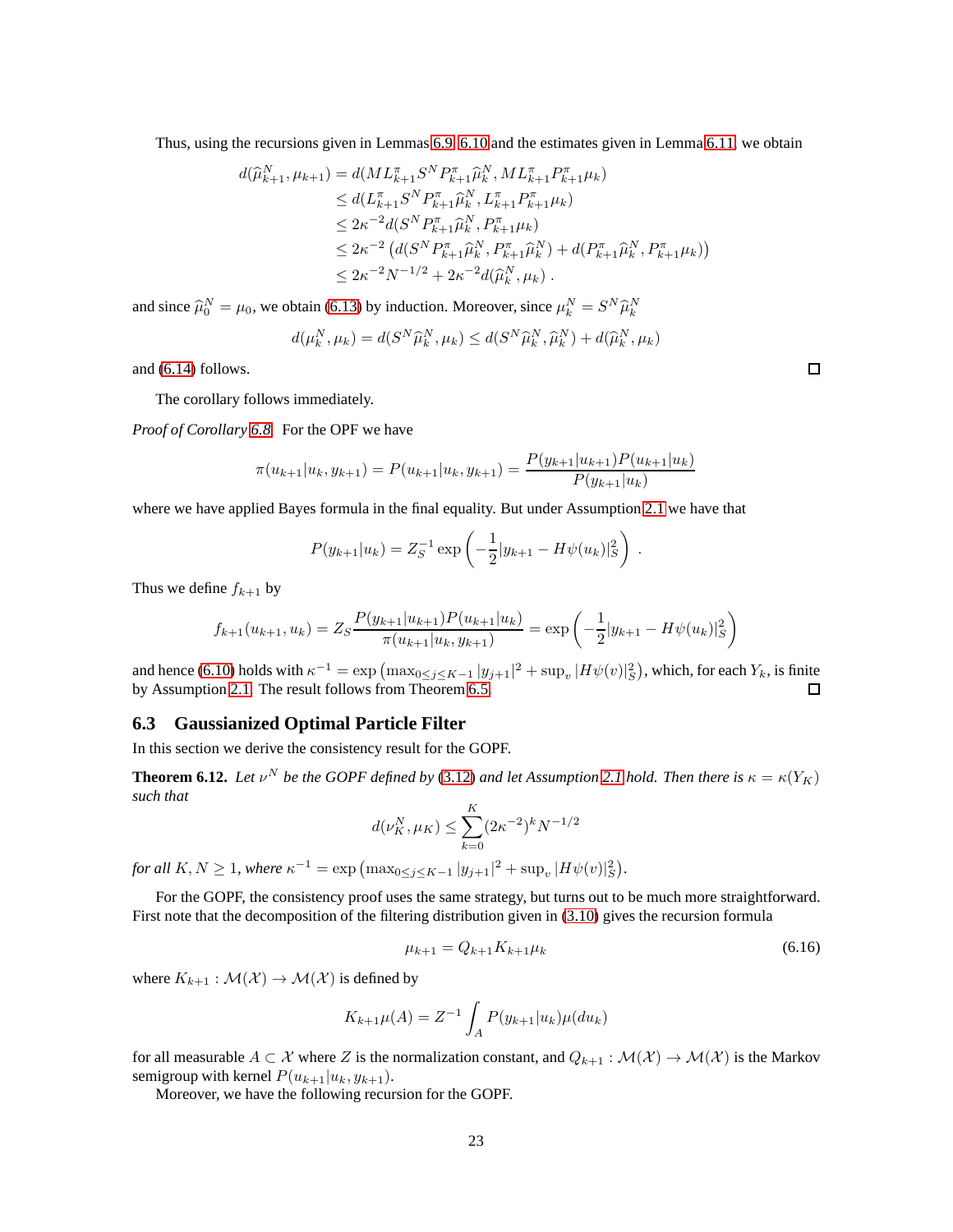**Lemma 6.13.** *The GOPF*  $\nu_k^N$  *satsfies the recursion* 

<span id="page-23-0"></span>
$$
\nu_{k+1}^N = S^N Q_{k+1} K_{k+1} \nu_k^N \tag{6.17}
$$

with  $\nu_0^N = S^N \mu_0$  . *Proof.* Let  $\nu_k^N = \frac{1}{N} \sum_{n=1}^N \delta_{v_k^{(n)}}$ , then  $K_{k+1} \in \mathcal{M}(\mathcal{X})$  with density

$$
\sum_{n=1}^{N} Z^{-1} P(y_{k+1} | v_k^{(n)}) \delta(v_k - v_k^{(n)}) .
$$

The normalization constant is given by

$$
Z = \int_{\mathcal{X}} \sum_{n=1}^{N} P(y_{k+1} | v_k^{(n)}) \delta(v_k - v_k^{(n)}) dv_k = \sum_{n=1}^{N} P(y_{k+1} | v_k^{(n)})
$$

and thus  $Z^{-1}P(y_{k+1}|v_k^{(n)})$  $\mathcal{L}_k^{(n)}$  =  $w_{k+1}^{(n)}$ . We then have  $Q_{k+1}L_{k+1}\nu_k^N \in \mathcal{M}(\mathcal{X})$  with density

$$
\sum_{n=1}^{N} w_{k+1}^{(n)} P(v_{k+1}|v_k^{(n)}, y_{k+1}).
$$

To draw a sample  $v_{k+1}^{(n)}$  from this mixture model, we draw  $\tilde{v}_k^{(n)}$  $\binom{n}{k}$  from  $\{v_k^{(m)}\}$  $\{w_{k+1}^{(m)}\}_{m=1}^{N}$  with weights  $\{w_{k+1}^{(m)}\}_{m=1}^{N}$  and then draw  $v_{k+1}^{(n)}$  from  $P(v_{k+1}|\tilde{v}_k^{(n)})$  $(k^{(n)}, y_{k+1})$ . It follows that  $S^N Q_{k+1} K_{k+1} \nu_k^N = \nu_{k+1}^N$ .  $\Box$ 

*Proof.* If we let

$$
g_{k+1}(v_k) := Z_S P(y_{k+1}|v_k) = \exp\left(-\frac{1}{2}|y_{k+1} - H\psi(v_k)|_S^2\right) ,
$$

then  $g_{k+1}$  satisfies the assumptions of Lemma [6.4](#page-17-0) with

$$
\kappa^{-1} = \exp\left(\max_{0 \le j \le K-1} |y_{j+1}|^2 + \sup_v |H\psi(v)|_S^2\right).
$$

In particular, since  $G_{k+1}\nu = K_{k+1}\nu$ , it follows from Lemma [6.4](#page-17-0) that

$$
d(K_{k+1}\mu, K_{k+1}\nu) \le (2\kappa^{-2})d(\mu, \nu)
$$

for all  $\mu, \nu \in \mathcal{M}(\mathcal{X})$ .

Using the recursions  $(6.16)$ , $(6.17)$  and the estimates from Lemma [6.3,](#page-17-3) we see that

$$
d(\nu_{k+1}^N, \mu_{k+1}) = d(S^N Q_{k+1} K_{k+1} \nu_k^N, Q_{k+1} K_{k+1} \mu_k)
$$
  
\n
$$
\leq d(S^N Q_{k+1} K_{k+1} \nu_k^N, Q_{k+1} K_{k+1} \nu_k^N) + d(Q_{k+1} K_{k+1} \nu_k^N, Q_{k+1} K_{k+1} \mu_k)
$$
  
\n
$$
\leq N^{-1/2} + d(K_{k+1} \nu_k^N, K_{k+1} \mu_k)
$$
  
\n
$$
\leq N^{-1/2} + 2\kappa^{-2} d(\nu_k^N, \mu_k^N)
$$

by induction, we obtain

$$
d(\nu_{k+1}^N, \mu_{k+1}^N) \leq \sum_{j=0}^k (2\kappa^{-2})^j N^{-1/2} + (2\kappa^{-2})^{k+1} d(\nu_0^N, \mu_0).
$$

And the result follows from the fact  $d(\nu_0^N, \mu_0) = d(S^N \mu_0, \mu_0) \le N^{-1/2}$ .

## **Acknowledgements. DK is supported as a Courant instructor. The work of AMS is supported by EPSRC, DARPA and ONR.**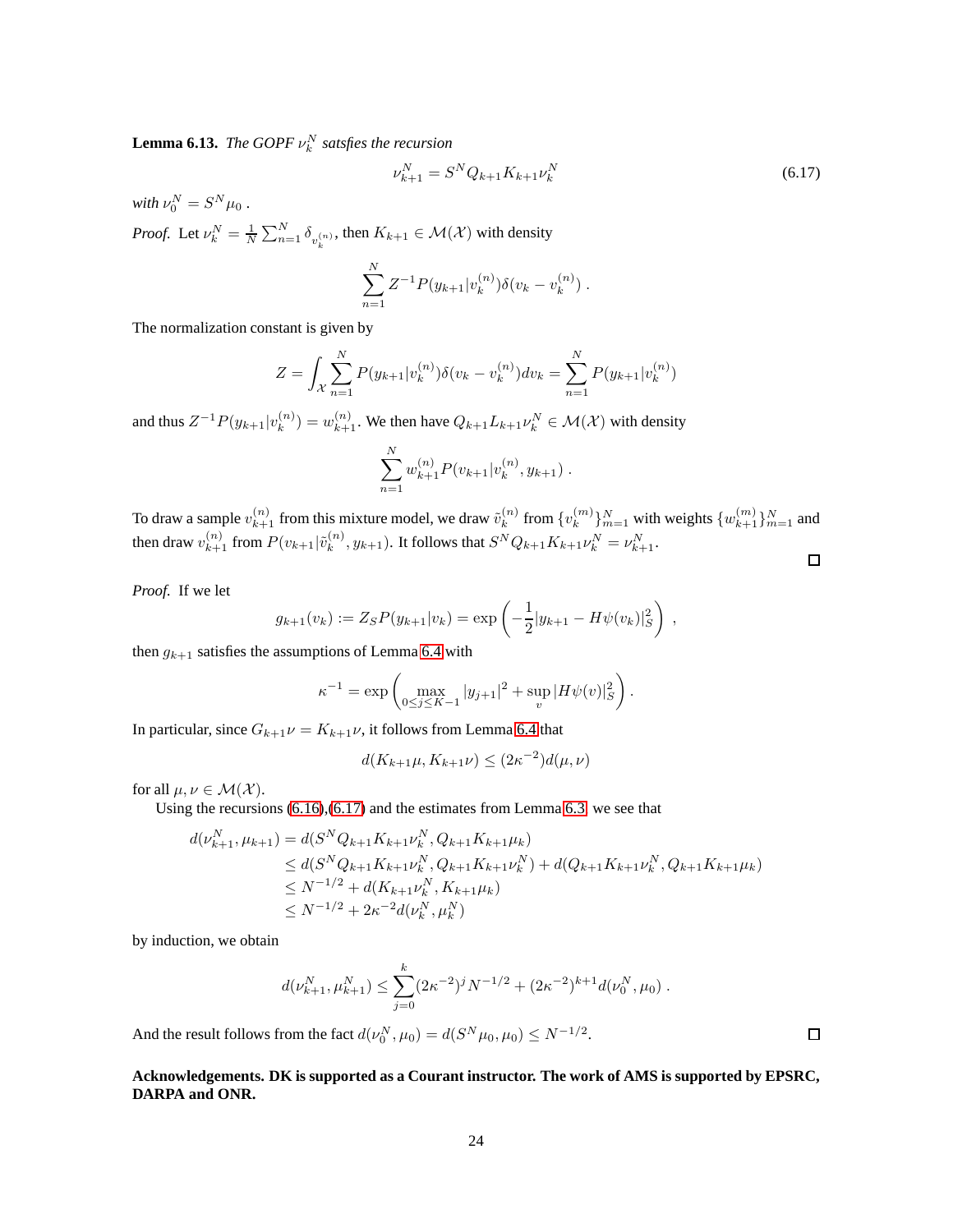# <span id="page-24-16"></span>**References**

- <span id="page-24-14"></span>[1] Hajime Akashi and Hiromitsu Kumamoto. Random sampling approach to state estimation in switching environments. *Automatica*, 13(4):429–434, 1977.
- <span id="page-24-0"></span>[2] Rami Atar and Ofer Zeitouni. Exponential stability for nonlinear filtering. In *Annales de l'IHP Probabilités et statistiques*, volume 33, pages 697–725, 1997.
- <span id="page-24-15"></span>[3] Peter Bauer, Alan Thorpe, and Gilbert Brunet. The quiet revolution of numerical weather prediction. *Nature*, 525(7567):47–55, 2015.
- <span id="page-24-5"></span>[4] Amarjit Budhiraja and D Ocone. Exponential stability of discrete-time filters for bounded observation noise. *Systems & Control Letters*, 30(4):185–193, 1997.
- <span id="page-24-17"></span>[5] Gerrit Burgers, Peter Jan van Leeuwen, and Geir Evensen. Analysis scheme in the ensemble Kalman filter. *Monthly weather review*, 126(6):1719–1724, 1998.
- <span id="page-24-13"></span>[6] Alexandre J Chorin and Xuemin Tu. Implicit sampling for particle filters. *Proceedings of the National Academy of Sciences*, 106(41):17249–17254, 2009.
- [7] Dan Crisan and Kari Heine. Stability of the discrete time filter in terms of the tails of noise distributions. *Journal of the London Mathematical Society*, 78(2):441–458, 2008.
- <span id="page-24-9"></span>[8] Pierre Del Moral, Aline Kurtzmann, and Julian Tugaut. On the stability and the uniform propagation of chaos of extended ensemble Kalman-Bucy filters. *arXiv preprint arXiv:1606.08256*, 2016.
- <span id="page-24-12"></span>[9] Randal Douc, Gersende Fort, Eric Moulines, and Pierre Priouret. Forgetting the initial distribution for hidden markov models. *Stochastic processes and their applications*, 119(4):1235–1256, 2009.
- <span id="page-24-2"></span><span id="page-24-1"></span>[10] Arnaud Doucet, Nando De Freitas, and Neil Gordon. An introduction to sequential monte carlo methods. In *Sequential Monte Carlo methods in practice*, pages 3–14. Springer, 2001.
- <span id="page-24-4"></span>[11] Arnaud Doucet, Simon Godsill, and Christophe Andrieu. On sequential monte carlo sampling methods for Bayesian filtering. *Statistics and computing*, 10(3):197–208, 2000.
- <span id="page-24-6"></span>[12] Geir Evensen. Using the extended Kalman filter with a multilayer quasi-geostrophic ocean model. *Journal of Geophysical Research: Oceans*, 97(C11):17905–17924, 1992.
- <span id="page-24-3"></span>[13] Geir Evensen. The ensemble Kalman filter: Theoretical formulation and practical implementation. *Ocean dynamics*, 53(4):343–367, 2003.
- [14] Michael Ghil and Paola Malanotte-Rizzoli. Data assimilation in meteorology and oceanography. *Advances in geophysics*, 33:141–266, 1991.
- <span id="page-24-11"></span>[15] John Harlim, Andrew J Majda, et al. Catastrophic filter divergence in filtering nonlinear dissipative systems. *Communications in Mathematical Sciences*, 8(1):27–43, 2010.
- <span id="page-24-7"></span>[16] Peter L Houtekamer and Herschel L Mitchell. Ensemble kalman filtering. *Quarterly Journal of the Royal Meteorological Society*, 131(613):3269–3289, 2005.
- <span id="page-24-10"></span>[17] David Kelly, Andrew J Majda, and Xin T Tong. Concrete ensemble Kalman filters with rigorous catastrophic filter divergence. *Proceedings of the National Academy of Sciences*, 112(34):10589–10594, 2015.
- <span id="page-24-18"></span><span id="page-24-8"></span>[18] David Kelly, Eric Vanden-Eijnden, and Jonathan Weare. Implicit resampling in the optimal particle filter. 2016.
- [19] DTB Kelly, KJH Law, and Andrew M Stuart. Well-posedness and accuracy of the ensemble Kalman filter in discrete and continuous time. *Nonlinearity*, 27(10):2579, 2014.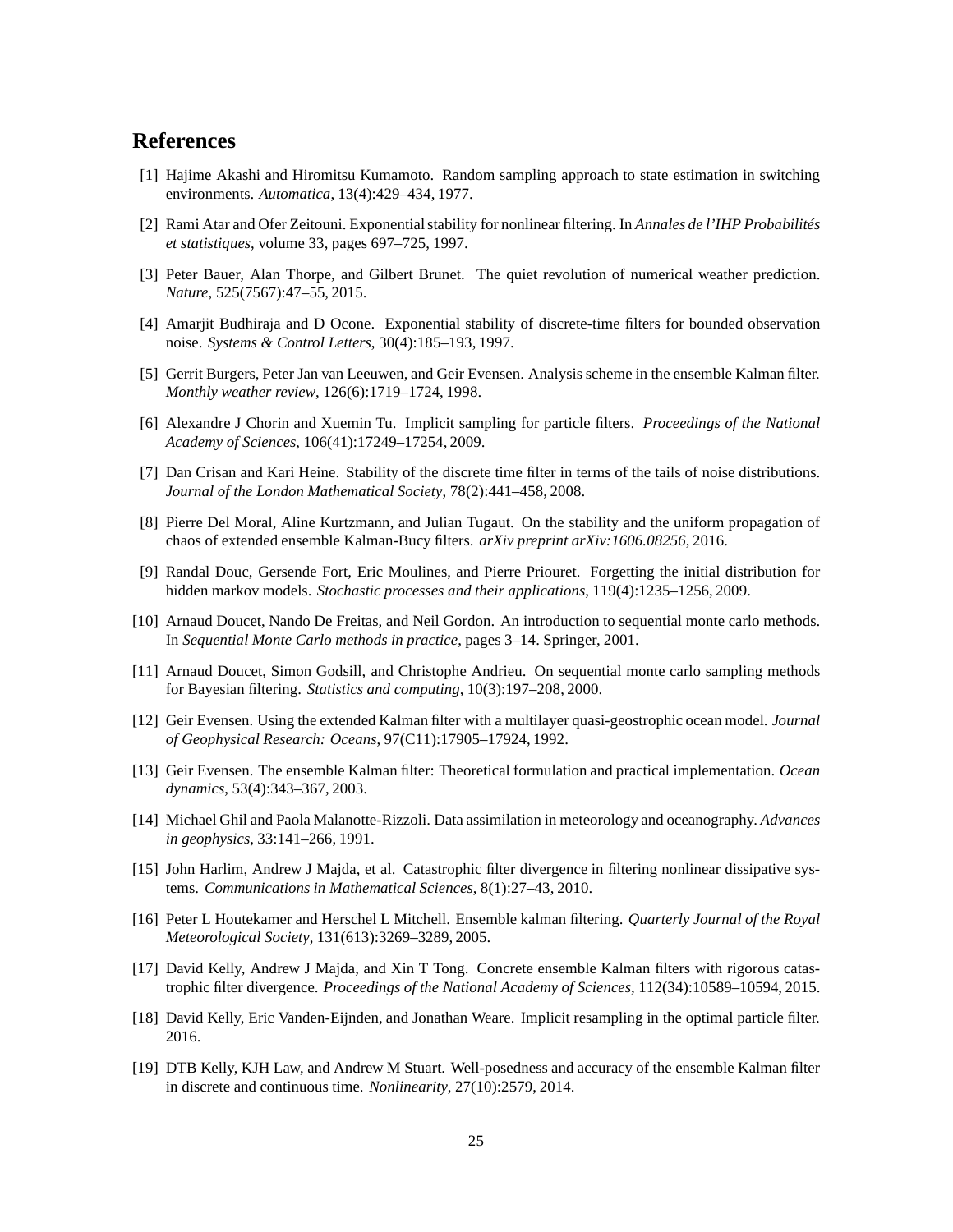- <span id="page-25-12"></span><span id="page-25-11"></span>[20] ML Kleptsyna and A Yu Veretennikov. On discrete time ergodic filters with wrong initial data. *Probability Theory and Related Fields*, 141(3-4):411–444, 2008.
- <span id="page-25-8"></span>[21] Hiroshi Kunita. Asymptotic behavior of the nonlinear filtering errors of markov processes. *Journal of Multivariate Analysis*, 1(4):365–393, 1971.
- <span id="page-25-7"></span>[22] K Law, AM Stuart, KC Zygalakis, et al. Accuracy and stability of the continuous-time 3dvar filter for the Navier-Stokes equation. *Nonlinearity*, 26(8):2193, 2013.
- <span id="page-25-6"></span>[23] KJH Law, D Sanz-Alonso, A Shukla, and AM Stuart. Filter accuracy for the lorenz 96 model: fixed versus adaptive observation operators. *Physica D: Nonlinear Phenomena*, 325:1–13, 2016.
- <span id="page-25-2"></span>[24] KJH Law, Abhishek Shukla, and AM Stuart. Analysis of the 3dvar filter for the partially observed lorenz '63 model. *Discrete and Continuous Dynamical Systems A*, 34:1061–1078, 2014.
- <span id="page-25-4"></span>[25] Kody Law, Andrew Stuart, and Kostas Zygalakis. *Data Assimilation*. Springer, 2015.
- [26] Kody JH Law, Hamidou Tembine, and Raul Tempone. Deterministic mean-field ensemble kalman filtering. *arXiv preprint arXiv:1409.0628*, 2014.
- <span id="page-25-13"></span>[27] Jun S Liu and Rong Chen. Blind deconvolution via sequential imputations. *Journal of the american statistical association*, 90(430):567–576, 1995.
- <span id="page-25-3"></span>[28] Andrew C Lorenc. Analysis methods for numerical weather prediction. *Quarterly Journal of the Royal Meteorological Society*, 112(474):1177–1194, 1986.
- <span id="page-25-10"></span><span id="page-25-5"></span>[29] Andrew J Majda and John Harlim. *Filtering complex turbulent systems*. Cambridge University Press, 2012.
- [30] Andrew J Majda and Xin T Tong. Robustness and accuracy of finite ensemble kalman filters in large dimensions. *arXiv*, arXiv:1606.09321, 2016.
- <span id="page-25-17"></span>[31] Jonathan C Mattingly, Andrew M Stuart, and Desmond J Higham. Ergodicity for sdes and approximations: locally lipschitz vector fields and degenerate noise. *Stochastic processes and their applications*, 101(2):185–232, 2002.
- <span id="page-25-16"></span>[32] Sean P Meyn and Richard L Tweedie. *Markov Chains and Stochastic Stability*. Springer Science & Business Media, 2012.
- <span id="page-25-9"></span>[33] Alexander JF Moodey, Amos S Lawless, Roland WE Potthast, and Peter Jan Van Leeuwen. Nonlinear error dynamics for cycled data assimilation methods. *Inverse Problems*, 29(2):025002, 2013.
- <span id="page-25-15"></span>[34] Patrick Rebeschini, Ramon Van Handel, et al. Can local particle filters beat the curse of dimensionality? *The Annals of Applied Probability*, 25(5):2809–2866, 2015.
- <span id="page-25-14"></span>[35] Daniel Sanz-Alonso and Andrew M Stuart. Long-time asymptotics of the filtering distribution for partially observed chaotic dynamical systems. *SIAM/ASA Journal on Uncertainty Quantification*, 3(1):1200–1220, 2015.
- <span id="page-25-18"></span>[36] Daniel Sanz-Alonso and Andrew M Stuart. Long-time asymptotics of the filtering distribution for partially observed chaotic dynamical systems. *SIAM/ASA Journal on Uncertainty Quantification*, 3(1):1200–1220, 2015.
- <span id="page-25-0"></span>[37] Madineh Sedigh-Sarvestani, David J Albers, and Bruce J Gluckman. Data assimilation of glucose dynamics for use in the intensive care unit. In *2012 Annual International Conference of the IEEE Engineering in Medicine and Biology Society*, pages 5437–5440. IEEE, 2012.
- <span id="page-25-1"></span>[38] Madineh Sedigh-Sarvestani, Steven J Schiff, and Bruce J Gluckman. Reconstructing mammalian sleep dynamics with data assimilation. *PLoS Comput Biol*, 8(11):e1002788, 2012.